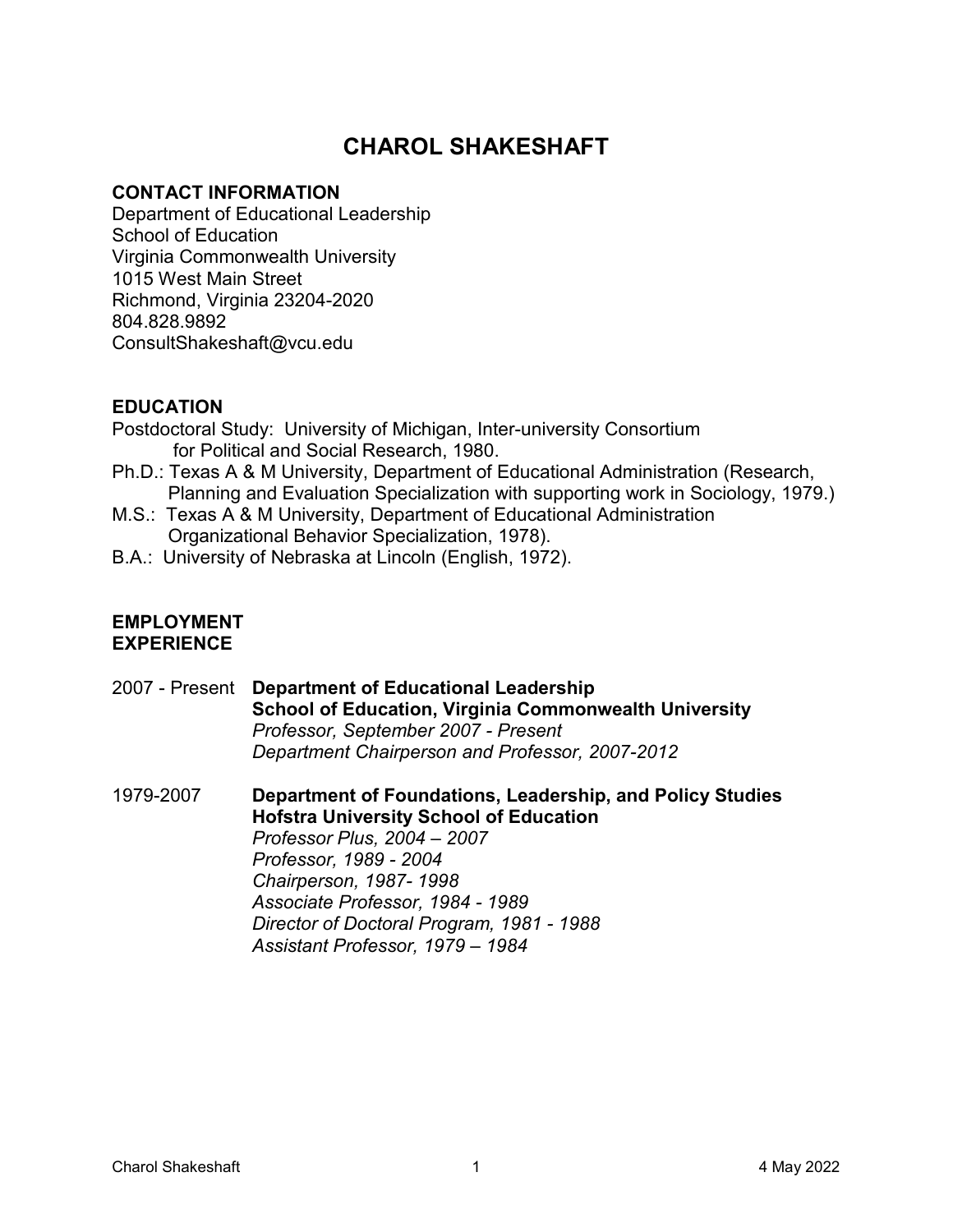## **PUBLICATIONS**

#### *Work in Progress*

*Organizational Betrayal: How Schools Enable Employee Sexual Misconduct and How to Stop it*. Harvard Education Press, forthcoming.

#### *Published*

- Press). *Journal of Latinos and Education*. With Palencia, V. All in? Inequities in Hispanic Access and enrollment in Advanced Placement. (In
- The Bloomsbury Handbook of Gender and educational Leadership and Management. The Bloomsbury Handbook of Gender and educational Leadership and Management. London: Bloomsbury Academic, February 2022. Ed. with Showunmi, V., Moorosi, P., & Oplatka, I.
- Outcomes. *Youth & Society.* September 2021. With E. Oyefuga. Social Capital and the Higher Education Academic Achievement: Using Cross-Classified Multilevel Models to Understand the Impact of Society on Educational doi[:10.1177/0044118X211042912](https://doi.org/10.1177/0044118X211042912)
- Perpetrators. *Sexual Abuse An Interdisciplinary Approach.* Kalfoglou, E.A. (Ed). London: Intech. With M. Parry, E. Chong, S. Saima, and N, Lindh. School Employee Sexual Abuse Misconduct: Red Flag Grooming Behaviors by
- *Developing Trauma-Responsive Approaches to Student Discipline: A Guide to Trauma-Informed Practice in PreK-12 Schools.* (2021)*.* With K. Eggleston, E. Green, S. Poe, & S. Abel. New York: Routledge.
- The Relationship of Superintendent Work, Board Relations, and a Regulatory School Boards, and Community Activism. M. Mountford & L.E. Wallace (Eds.). *School Boards, and Community Activism*. M. Mountford & L.E. Wallace (Eds.).<br>Information Age Press (IAP): Charlotte, NC. In Press. (with K. Robinson). Environment on Superintendent Health and Stress (2021*), Research on the Superintendency Series: Reclaiming Local Control through Superintendents,*
- Sexual Abuse and Exploitation of PreK-12 Students by School Personnel (2019). Sexual Abuse and Exploitation of PreK-12 Students by School Personnel (2019). Grant, B.J., Shakeshaft, C., and Mueller, J. (Eds) Special two issues *Journal of Child Sexual Abuse.*
- Exploitation. (2021). In George Noblit (Ed.), *Oxford Research Encyclopedia of*  K-12 School Employee Perpetrated Student Sexual Abuse, Misconduct, and *Education*. New York: Oxford University Press. doi:10.1093/acrefore/9780190264093.013.1006
- *Harnessing the Joy in Leadership*. McNae, R and Reilly, E.C. (Eds). New York: Rowman & Littlefield. (with Kerry Robinson). The Relationship of Stress and Health in Women Superintendents in the United States (2018), *Women Leading in Education Across the Continents: Finding and*
- Preventing Sexual Assault in Schools: It is up to us. (October 2018). *The Kappan*.
- *Journal of Child Sexual Abuse*. (with R. Smith, S. Tucker, and E. Shakeshaft) A Standard of Care for the Prevention of Educator Sexual Misconduct, (2018, July).
- National Association of Independent Schools and The Association of Boarding *Prevention and Response: Recommendations for Independent School Leaders from the Independent School Task Force on Educator Sexual Misconduct* (March ,2018), Schools (written with 11 other Task Force members).
- Because They Can: Adult to Student Sexual Abuse in PreK-12 Schools (2018*).* In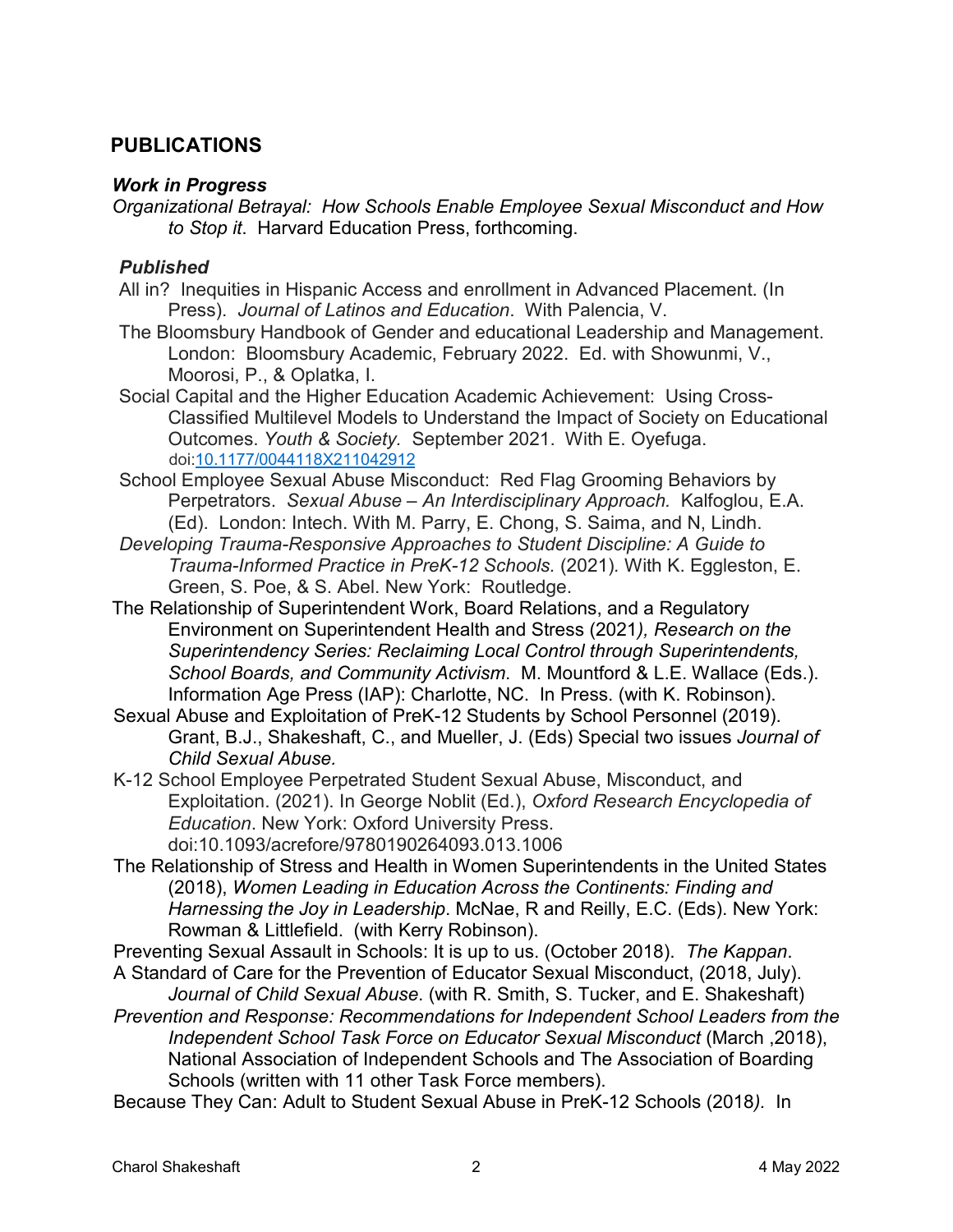*Sexuality and Leadership*, Beggan, J.K. and Scott, S.T. (Eds), New York: Jepson Studies in Leadership series. Palgrave-Macmillan.

 Necessary but not Sufficient: The Continuing Inequality between Men and Women in *Frontiers in Education.* (with K. Robinson, M. Grogan, and W. Sherman). Education Leadership, Findings from the AASA Mid-Decade Survey. (2017).

 Essay review from power to prejudice: The rise of racial individualism in midcentury America, Leah N. Gordon. (2017). *Teachers College Record*. p. 288.

 Gender and Race Comparisons of Superintendent Stress and Superintendent Health: *Development*, 5(1), pp. 120-133. (with K. Robinson). A National Study. (March, 2016). *Journal of Education and Human* 

 *Changing*, 2015. (with K. Robinson) Women Superintendents Who Leave: Stress and Health Factors, *Planning and* 

 Where have we been? Where are we going? (2014) *Women interrupting, disrupting, and revolutionizing Educational Policy and Practice* in W. Sherman and K. Mansfield (Eds). Information Age Social Justice Series.

Response to Acquaintance Molestation and Youth Serving Organizations (2014). *Journal of Interpersonal Violence*.

A New Way to do Professional Learning (2013). *Learning Forward*, with D. Mann

 Criterion-inspired, Emergent Design in Doctoral Education: A Critical Friends *Doctorates: Applications of Critical Friendship Theory to the Ed.D*. Palgrave, Perspective (2013). in V. Story (Ed.) *Redesigning Professional Education*  McMillan,(with M. Reardon)

 *Women in Educational Leadership* (2013) The Jossey-Bass Reader on Educational Leadership, San Francisco: Jossey-Bass (with M. Grogan).

Know the warning signs of educator sexual misconduct (February 2013). *The Kappan*.

*Online Learning in Virginia* (2013). Metropolitan Educational Research Consortium Monograph. With J. Becker and J. Senechal.

 Engagement in an online video simulation in educational leadership. (2012) In P.  *using immersive interfaces: Virtual worlds, gaming, and simulation* (pp. 203-224). Reardon, D. Mann, J.D. Becker, M.R. Reich. Blessinger & C. Wankel (Eds.), *Increasing student engagement and retention*  Bingley, UK: Emerald Publishing Group. (Peer-reviewed chapter.) with R.M.

 The Effectiveness of Simulation-based Learning for Leadership Preparation (2012). *Planning and Changing*, with J. Becker, D. Mann, M. Reardon and K. Robinson.

 Wild Patience: The Glass Ceiling for Women in School Administration (2011). *Sage Handbook of Educational Leadership*. Sage

 Immersive, Interactive, Web-Enabled Computer Simulation as a Trigger for Learning: (December 2011). *Journal of Research on Leadership Education*. (With D. The Next Generation of Problem-based Learning in Educational Leadership Mann, R.M. Reardon, J.D. Becker, and N. Bacon).

 Leadership Learning Contextualized (2011). *Educational Planning*. With K. Stemhagen, S. Sherman, M. Hermann, C. Magill, H. Clark.

 *Women and Educational Leadership* (2011). John Wiley & Sons, Inc., San Francisco: Jossey-Bass (with M. Grogan).

Gender and Educational Change (2010). in *Second International Handbook of*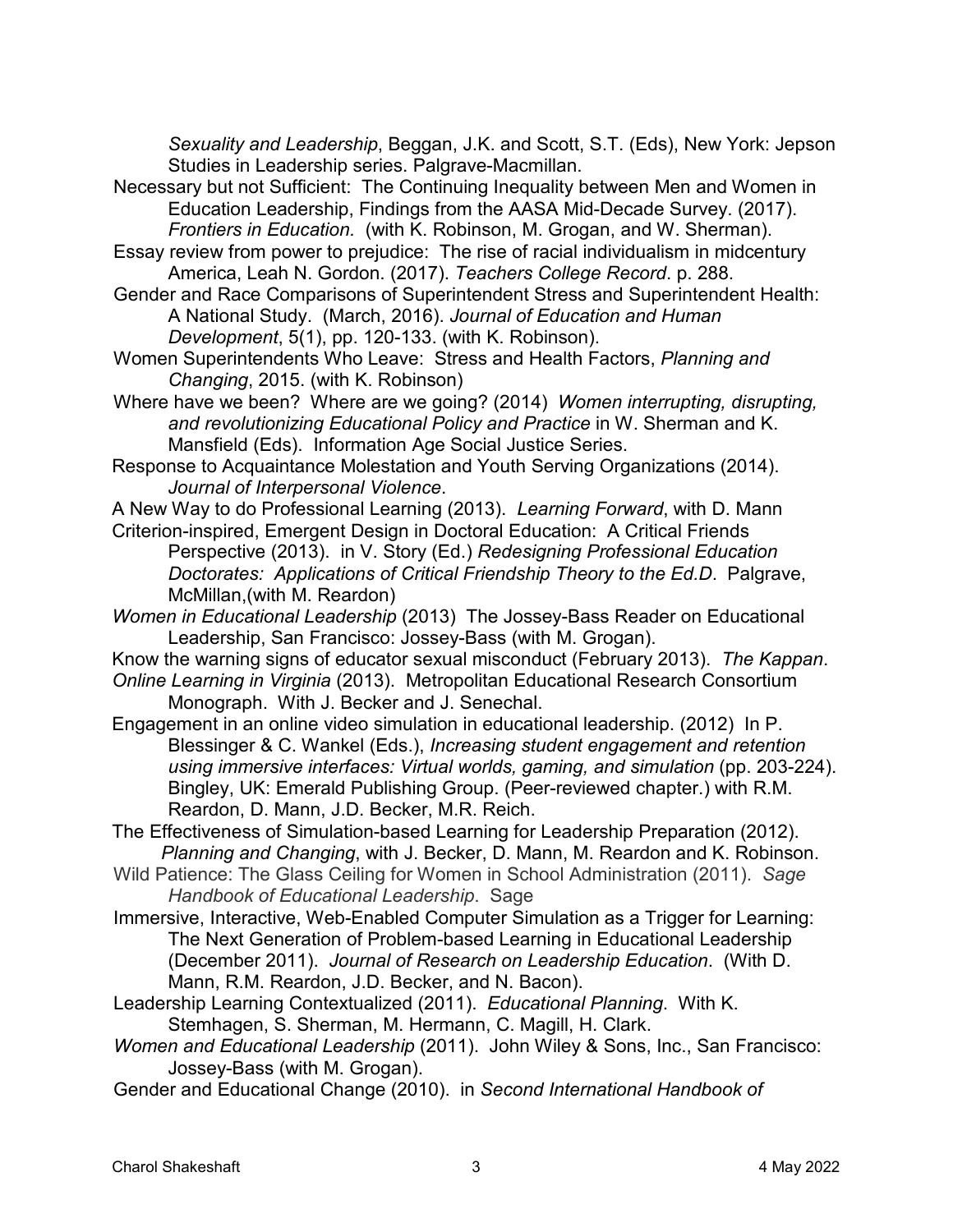*Educational Change*, Hargreaves, A.; Lieberman, A.; Fullan, M.; Hopkins, D. (Eds.). Springer.

- Conscious Leadership in a Political World (2008). *Women Leading Education Across the Continents: Sharing the Spirit, Fanning the Flame*. H.C. Sobehart (ed.) Rowan & Littlefield (with M. Grogan).
- Educator Sexual Misconduct (2007). *Gender and Education: An Encyclopedia*. B. Banks, (ed), Greenwood Press.
- Banks, (ed), Greenwood Press. Increasing Gender Equity in Educational Leadership (2007) in *Handbook of Gender Equity*, S. Klein, ed., New Jersey: Lawrence Earlbaum Associates (with B. Irby, G. Brown, M. Grogan, and J. Ballenger).
- Educator Sexual Misconduct (2006).*The American High School: An Encyclopedia*, Kathryn M. Borman, Spencer E. Cahill and Bridge A. Cotner (Eds.) Praeger - Greenwood Press
- *Education*, (2006). C. Skelton, B. Francis, & L. Smulyan, eds. London: Sage Gender and Educational Management, in *The Sage Handbook of Gender and*  Publications.
- What is needed to resolve the social and critical issues affecting large-scale reform? Macro change demands Micro Involvement. *Journal of Educational Change*. 2004, 1-4.
- Department of Education. 2004. *Educator Sexual Misconduct with Students: A Synthesis of Existing Literature on Prevalence*, Planning and Evaluation Service, Office of the Undersecretary, US
- *Should Public School Students Wear Uniforms? (*2003, Reprint) Holt Reader 2003, grade 8. New York: Holt, Rinehart and Winston.
- Educator Sexual Abuse (Spring 2003). *Hofstra Horizons.*
- In God We Trust: All Others Bring Data. *School Business Affairs*. January 2003. (with D. Mann).
- The Shadowy Side of Adjunct Teaching*, The School Administrator*, November 2002. Sexual Violence in Schools. In *Defining and Redefining Gender Equity in Educatio*n.
- J. Koch and B. Irby (Eds.). Greenwich, CT: Information Age Publishing. 2002. Choosing the Right Technology. *The School Administrator*. January 2002.
	- (with D. Mann, J. Becker and K. Sweeney).

 Perceptions of Technology and Learning*. Log On or Lose Out: Technology in 21st Century Teacher Education.* Washington, D.C. AACTE Publications. (2000)

- Playing to Learn (September 2000*). Electronic School*. With D. Mann, R. Kottkamp, and J. Becker.
- Effectiveness of Technology. U.S. Department of Education. *Measurement Issues with Instructional and Home Learning Technologies*. (1999) Secretary's Conference on Educational Technology: Evaluating the
- Heterosexism in Middle Schools. *Masculinities at School*. CA: Sage Publications, 1999 (with L. Mandel).
- Gender and Supervision *The Jossey-Bass School Leadership Reader*. San Francisco: Jossey- Bass, 1999 (With I. Nowell, and A. Perry).
- The Struggle to Create a More Gender Inclusive Profession. In *Handbook of Research on Educational Administration*. San Francisco: Jossey-Bass, 1999.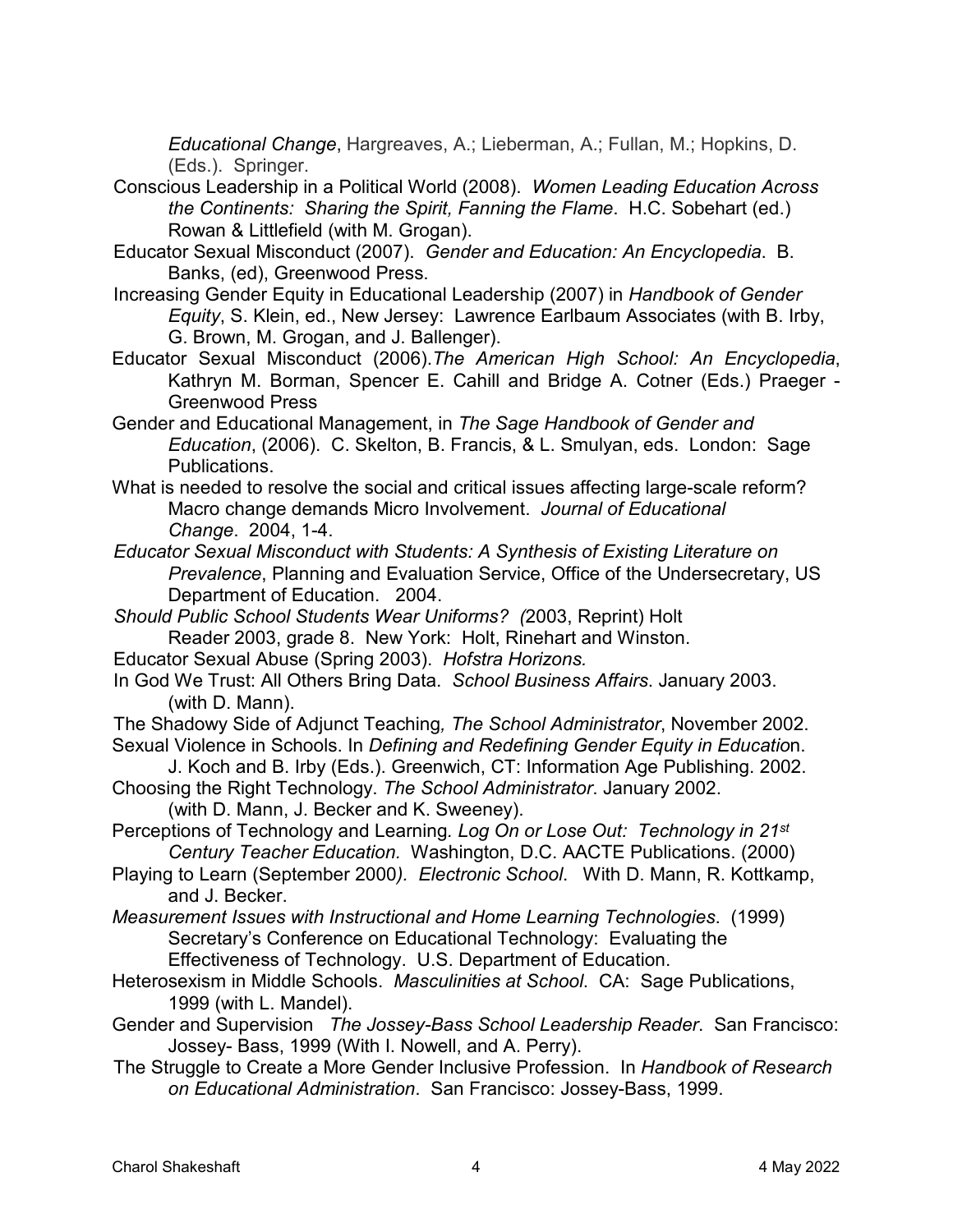The Reform of the Profession: Essay on Progress. *Educational Administration: A Decade of Reform*. Corwin Press, 1999.

*West Virginia Story: Achievement Gains from a Statewide Comprehensive Instructional Technology Program*. Milken Exchange on Education Technology, Milken Family Foundation, March 1999 (with D. Mann, J. Becker, and R. Kottkamp).

The Role of Search Consultants in the Career Paths of Women Superintendents. *Sacred Dreams: Women and the Superintendency*, Albany: SUNY Press, 1999 (with E. Kamler).

School Administration, Educational Researcher, December 1999. Wild Patience and Bad Fit: Assessing the Impact of Affirmative Action on Women in

Essay review, Dancing on the Ceiling, *British Educational Management and Administration Society*, 1997.

They Call Me Cow. *Educational Leadership*, October 1997, 55(2).

Essay Review, Sexual Harassment on Campus, *Journal of Just and Caring Education*, October 1997, 3(4).

Restructuring Schools to be Math Friendly to Females. *NASSP Bulletin*, February,1997 84-94 (with K. Karp).

 Uniforms in Schools. *Newsday Op Ed.* New York, March 1996.

 Gendered Leadership Styles in Educational Organizations. *Gender and Changing Educational Management*. Second Yearbook of the Australian Council for Educational Administration. Hodder Education Press, 1995.

The Language of Power vs. the Language of Empowerment: Gender Differences in Administrative Communication. *Discourse and Power in Educational* 

*Organizations*, D. Corson (Eds.). Canada: Hampton Press, 1995 (with A. Perry). Sexual Abuse of Students in Schools. *Phi Delta Kappan*, March 1995 (with A. Cohan).

 A Cup Half Full: The Knowledge Base in Educational Administration. In *The Knowledge Base in Educational Administration: Multiple Perspectives*. B.

 Donmoyer, M. Imber & J.J. Scheurich (Eds). Albany: SUNY Albany Press, 1995. Reforming Science to Help Girls. *Theory into Practice*, Spring 1995.

Forward. *Women Leading in Education*. D. M. Dunlap & P.A. Schmuck, (Eds.) SUNY Albany Press, 1995.

 Peer Harassment in Schools. *Journal for a Just and Caring Education*, 1 (1), January 1995. (with E. Barber, M.A. Hergenrother, Y. Johnson, L. Mandel, J. Sawyer)

 Responding to Complaints of Sexual Abuse. (October 1994) *The School Administrator*. Mental Rotation: Restructuring Schools to be Math Friendly to Females. *Kentucky* 

*Council of Teachers of Mathematics Journal*, 1994 (with K. Karp).

 Women in Urban Education. *Urban Education* (Ed.) 28(4), January 1994. J. Ouston, (Ed.). London: Longman, 1993. Women in Educational Management in the U.S. In *Women in Education Management*,

 Meeting the Educational Needs of Female Students. In *Handbook of Schooling in Urban America*, S. Rothstein, (Ed.). Westport, CT: Greenwood, 1993.

 *Schools Leaders: Alternative Designs*, J. Murphy, (Ed.). UNIVERSITY Preparing Tomorrow's School Leaders: The Hofstra Experience, *Preparing Tomorrow's* 

COUNCIL FOR EDUCATIONAL ADMINISTRATION Monograph, 1993.

 Gender Equity in Education. *The Social Context of Education: Administration in a*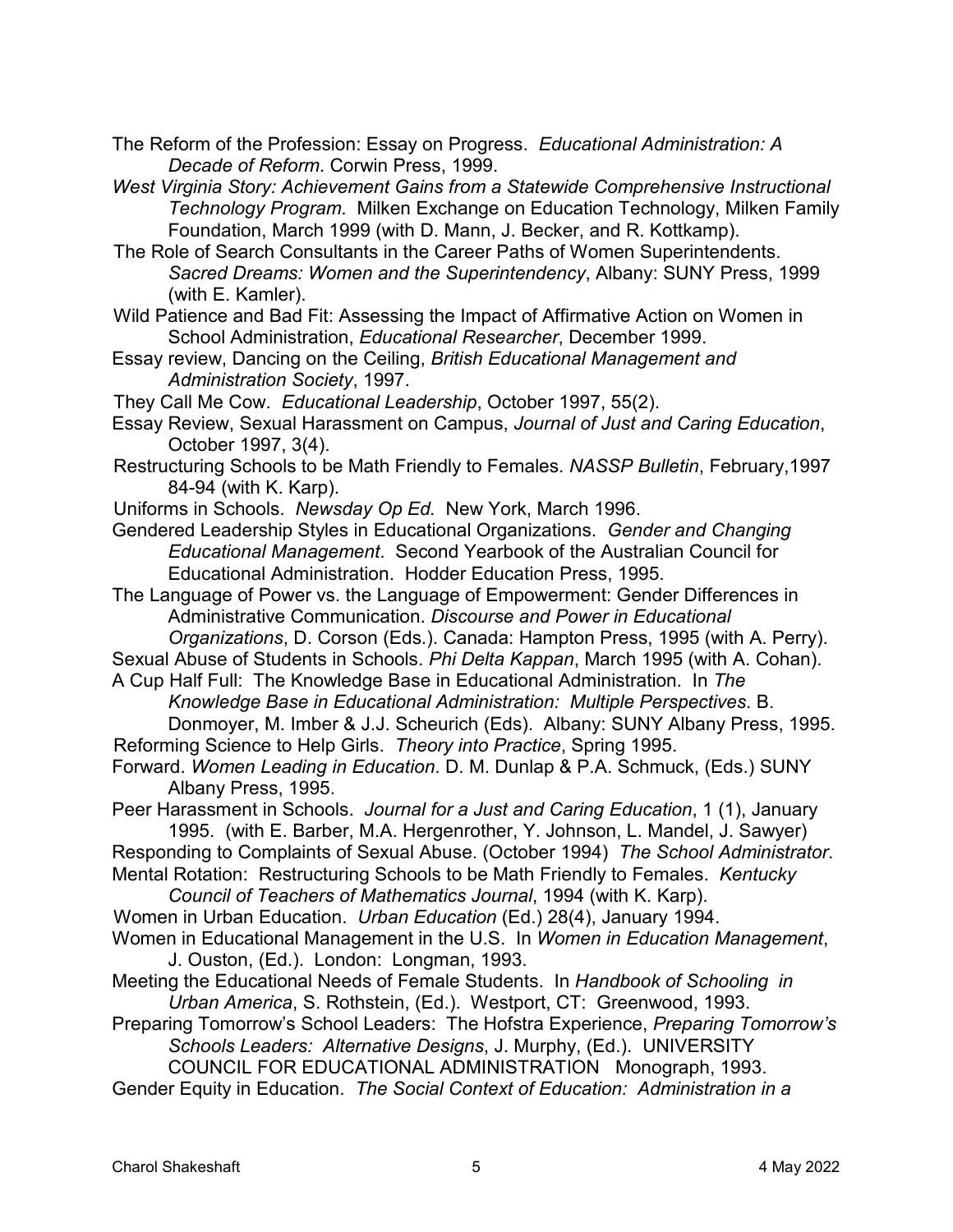*Pluralistic Society*. C. Capper, (Ed.). Albany: SUNY Albany Press, 1993.

- Sexism and Racism in Research Methods. *Encyclopedia of Educational Research*. New York: Macmillan Publishing Company, 1992 (with K. Karp and P. Campbell).
- *Encyclopedia of Educational Research*. Section Editor, 6th edition. New York: Macmillan Publishing Company, 1992.
- *the Curriculum*. J. Sears, (Ed.). Teachers College Press, 1992. Sexuality and the Curriculum: Administrators as Barriers to Change. In *Sexuality and*
- Sexuality and Sexism in Schools: How Should Educators be Prepared? In *Sex Equity and Sexuality in Education*, S. Klein, (Ed.). Albany: SUNY Press, 1992 (with M. Sadker and D. Sadker).
- The "New" Revolution in Administrative Theory. *The Journal of Educational Administration*, (with R. Owens) 30(2), 1992.
- Gender and Supervision. Reprinted in *Education Digest*, February 1992 (with I. Nowell, A. Perry).
- Gender and Supervision. *Theory into Practice*, February 1991 (with I. Nowell and A. Perry).
- Gender and Supervision. *Hofstra Horizons*, Fall 1991.
- Administrative Preparation for Equity. *Leadership, Equity, and School Effectiveness*. Newbury Park, CA: Sage Publications, 1990.
- The Gender Gap in Research in Educational Administration. *Educational Administration Quarterly, 25*(3), 1989.
- *Women in Educational Administration*. Second printing, New introduction, prologue, 1993, 5<sup>th</sup> printing 1995). Newbury Park, CA: Sage Publications, 1989. (3rd printing, 1991, 4<sup>th</sup> printing
- 1993, 5th printing 1995). A History of Thought and Practice in Educational Administration*. Educational Administration Quarterly, 25*(3), 1989.
- A Gender at Risk. *Kaleidoscope: Readings in Education*, Ryan and Cooper (Eds.), New York: Houghton Mifflin, 1988.
- The Equitable Distribution of Education: Are We Reproducing our Own Oppression? *Ethics in Education*, Spring 1988.
- Women in Educational Administration: Implications for Training. *Leaders for America's Schools*, San Francisco: McCutchan Publishing, 1988.
- Sex, Sexism and the Preparation of Educators. *Peabody Journal of Education*. *64*(4), 1987 (with M. and D. Sadker).
- *Women in Educational Administration*. Beverly Hills, CA: Sage Publications, Inc., 1987.
- The Relationship between Student Achievement and Educational Expenditures: A  Meta-Analysis. *Journal of Education Finance*, 1987 (with S. Childs).
- Theory in a Changing Reality. *Journal of Educational Equity and Leadership*, *7*(1), Spring 1987.
- The Training of Women Administrators. *Teacher Education Quarterly*, Spring 1987.

 Business as Usual. *Metropolitan Education*, Winter 1986, (with R. Trachtman). A Female Organizational Culture. *Education Digest*, September 1986.

 Methodological Issues in Researching Women in Educational Research: The Legacy of a Century. *Educational Researcher*, June/July 1986.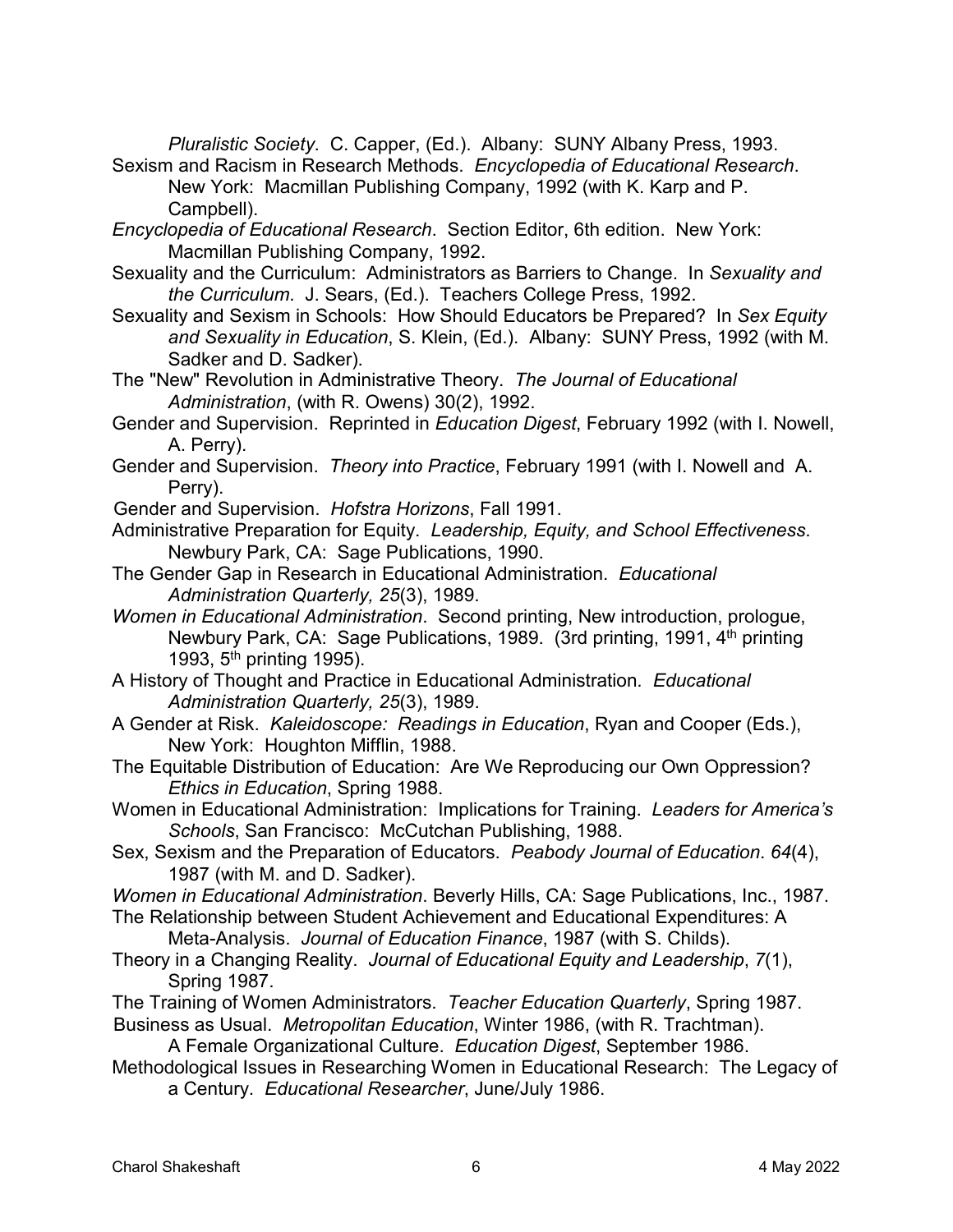A Female Organizational Culture. *Educational Horizons 64*(3), Spring 1986. Androcentric Bias in the *Educational Administration Quarterly*. *Educational* 

*Administration Quarterly*, *22*(1), Winter 1986 (with M. Hanson).

 A Gender at Risk. *Phi Delta Kappan*, March 1986 (also guest editor for this issue).

- Guidelines for Eliminating Race and Sex Bias in Educational Research. *Educational Researcher*, July 1985 (Committee).
- Strategies for Overcoming Barriers to Women Administrators. *Handbook for Achieving Sex Equity Through Education*. The John Hopkins University Press, 1985.
- The New Scholarship on Women in Education. *Handbook for Achieving Sex Equity Through Education*. The John Hopkins University Press, 1985 (with S. Biklen).
- A Telephone Survey is Timely, Cheap and Accurate. *Journal of Educational Public Relations*, Winter 1985 (with D. Gardner).
- Influence of Gender. *Issues in Education*, Vol. II, No. 3, Winter 1984 (with Research on Theories, Concepts, and Models of Organizational Behavior: The I. Nowell).
- The Influence of Gender in the Selection of Secondary School Principals. *Integrateducation*, July 1984 (with C. Bonuso).
- Preparing Women to be School Administrators. *Phi Delta Kappan*, September 1984 (with A. Gilligan, D. Pierce).
- The Failure of Theory in Educational Administration: A Methodological Critique. *Eastern Education Journal*, Vol. XVI, No. 3, Spring 1984.
- Declining to Close Schools: Alternatives to Standard Approaches of Coping with Enrollment Decline. Reprinted in *Standard Educational Almanac*, 16th Edition, 1983.

 Declining to Close Schools: Alternatives to Standard Approaches of Coping with  Enrollment Decline. *Phi Delta Kappan*, March 1983 (with D. Gardner).

- Equity in a Cold Climate: New Challenges for Women and AERA. *Educational Researcher*, March 1983 (with AERA Women's Committee).
- Book Review. Career Patterns in Education: Women, Men and Minorities in Public School Administration. *Contemporary Sociology*, March 1983.
- Sampling: Issues and Problems in Sex Role and Social Change Research. *Methodological Issues in Sex Role and Social Change Research*. Praeger, 1983 (with D. Gardner).

 *Declining Enrollment*: A Report and Manual on Declining Enrollment. Eric Document; Hofstra University Report, 1982.

- Women in Public School Administration: A Descriptive Analysis of Dissertation Research and Paradigm for Future Research. *Educational Policy and Management: Sex Differentials. P.* A. Schmuck, W. W. Charters, Jr., and R. O.<br>Carlson (eds.). New York: Academic Press, 1981.
- Women's "True" Profession: Voices from the History of Teaching, A Teaching Manual. New York: McGraw-Hill/Feminist Press, 1981.
- Women in Academic Administration: A Synthesis of Findings and Paradigm for Future Research. *Evaluation in Education: An International Review Series*, Vol. 4, No. 1, 1980 (with J. F. McNamara).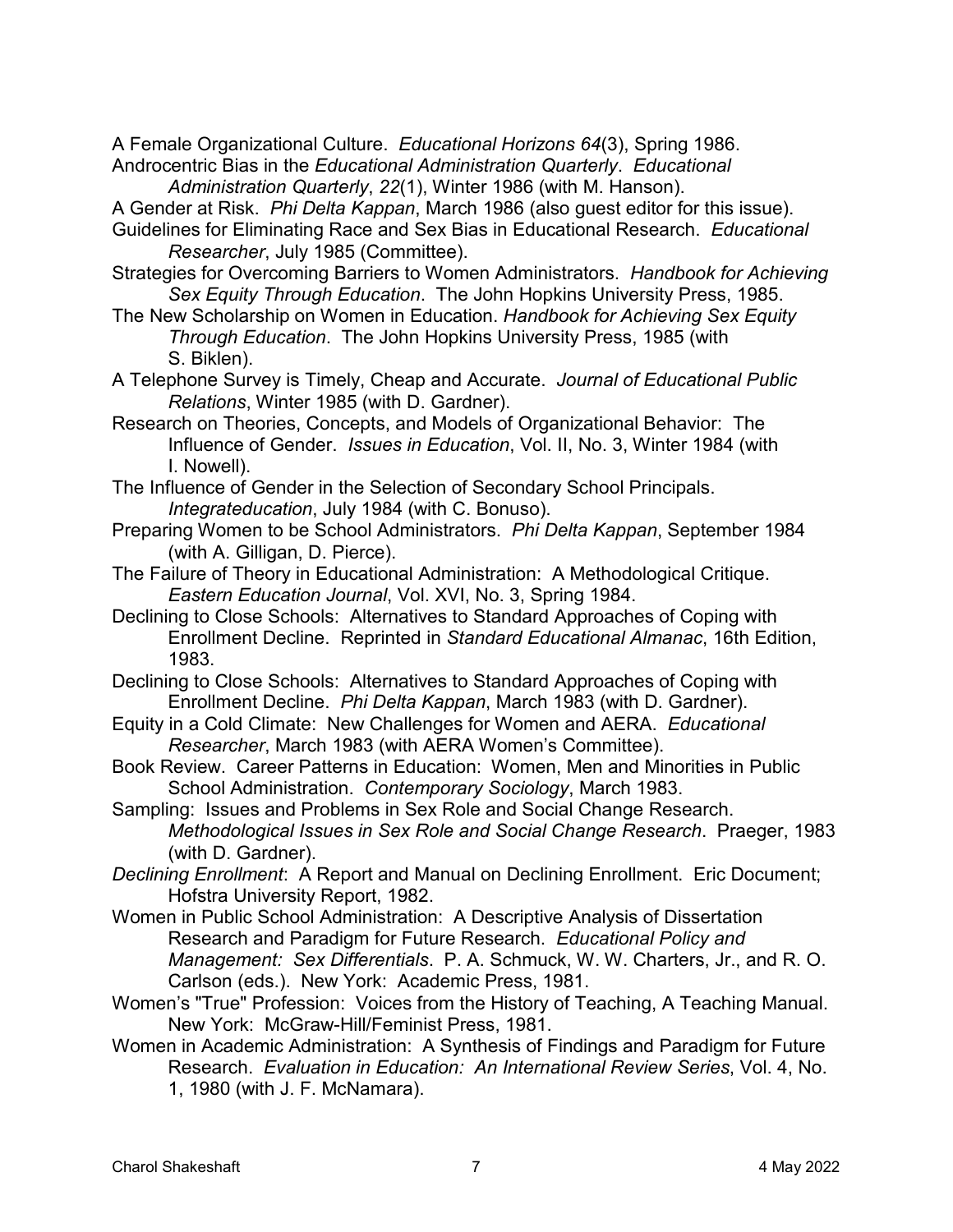Toward a Divine Discontent: Perspectives on Achievement of Gifted Women. *Gifted Child Quarterly*, Winter 1978 (with P. Palmieri).

- Life After Eighteen: Is Anyone Prepared? *Independent School Bulletin*, May 1976 (with P. Palmieri).
- Up the Front Staircase: A Proposal for Women to Achieve Parity with Men in the Field of Educational Administration. *Journal of the National Association of Women Deans, Administrators and Counselors*, Winter 1976 (with P. Palmieri).

## **PRESENTATIONS AND PEER REVIEWED PAPERS**

 *Rage, Reckoning, and Remedy: Sexual Abuse of Students by Educators.* Paper accepted for presentation at the Annual Meeting of Law & Society, July 2022.

 *Equitable Systems: Organizational Culture and Student Safety.* Paper presented at the annual meeting of the American Educational Research Association annual meeting, April 2022, San Diego, CA. With E. Oyefuga, K. Carlyle, A. Conley, R. Perera, C. Timon.

- *Relationship of attitudes and beliefs about sexual behaviors directed toward students*  by school employees in K12 schools, paper/posted presented at the 16<sup>th</sup> Annual Women's Health Research Day, Virginia Commonwealth University, April 16, 2022. With E. Oyefuga, K. Carlyle, A. Conley, R. Perera, & C. Timon.
- *Emerging Stronger: Protecting Students from School Employee Sexual Misconduct.*  Paper presented at the annual meeting of the University Council for Educational Administration. November 2021. With E. Oyefuga, K. Carlyle, A. Conley, R. Perera, C. Timon. Columbus, Ohio
- *Placement.* Paper presented at the annual meeting of the University Council for Educational Administration. November 2020. Online Zoom conference. *Segregated and Unequal: Inequities in Latinx Access and Enrollment in Advanced*
- *The Role of Civil Litigation in Identifying State Facilitation of Sexual Violence: School*  meeting of Law and Society. May 2020. *Employee Sexual Exploitation of students.* Presentation at the annual virtual
- *School Employee Sexual Misconduct: School Culture, Practices, and Policies That Contribute to the Sexual Abuse of Students* [Paper Session]. AERA Annual Meeting San Francisco, CA<http://tinyurl.com/szebxvg>(Conference Canceled)
- *Preventing Employee Sexual Misconduct with Students.* Presentation at the annual meeting of the International Congress for School Effectiveness and Improvement. Marrakesh, Morocco, January 2020.
- *Women Leading Education Across Continents.* Panel discussion at the annual meeting of the University Council for Educational Administration, November 22, 2019.
- **Administrative Responses to Allegations of Employee to Student Sexual Misconduct:**  Conference. University of Nottingham, July 2019. *Administrative Responses to Allegations of Employee to Student Sexual Misconduct: A Gender Comparison.* Presentation at Women Leading in Education
- Nottingham, July 2019. (With M. Grogan.) *Record Keeping in the United States: Counting Women Superintendents..*  Presentation at Women Leading in Education Conference. University of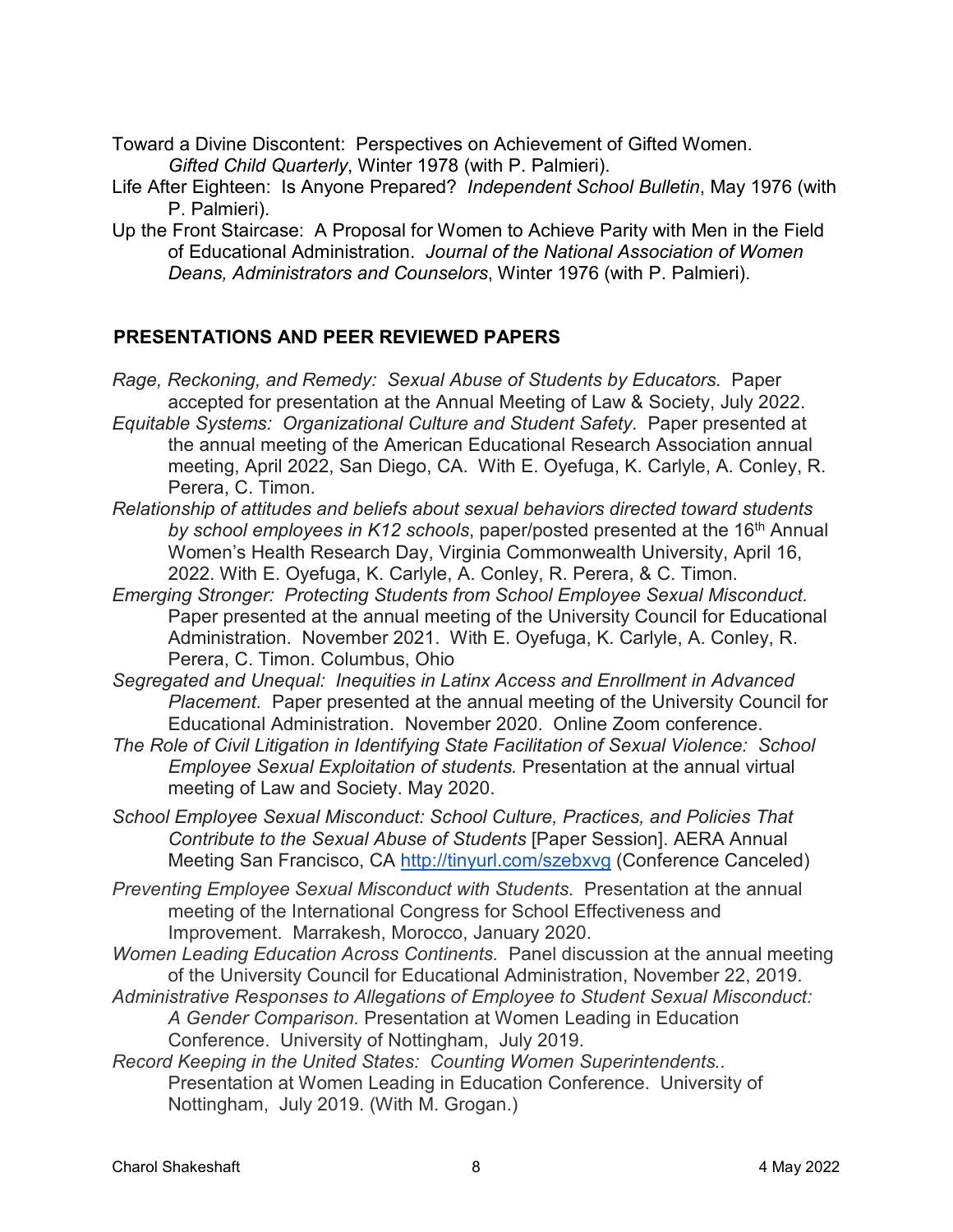- Presentation at the annual meeting of Law and Society. Washington, D.C., May *Sexual Abuse of Students by Employees: Indignity in the Pursuit of Justice.*  2019.
- Using Tort Litigation to Change Organizational Behavior: School Employee Sexual *Misconduct.* Presentation at the annual meeting of Law and Society. Toronto, Canada, June 2018.
- *Empathy.* AERA Invited Speaker Talk at the Annual Meeting of the American Educational Research Association. New York City, April 2018. *#MeToo in Educational Settings: Gender and Power, Violence, Harassment and*
- *Sexual Abuse of Female Students in U.S. K-12 Schools.* Presentation at the Sixth  July 2017. Women Leading in Education International Conference. Rio de Janiero, Brazil,
- *Educator Sexual Misconduct.* Presentation at the annual meeting of Law and *Are Civil Lawsuits a Useful Tool for Changing School Policies and Practices to Prevent*  Society. Mexico City, June 2017.
- *Preventing Sexual Abuse of Students.* Presentation at the annual meeting of the International Family Violence and Child Victimization Research Conference.<br>Portsmouth, New Hampshire: July 2016.
- *Sexual Violence and the Law: State Legal Responses to Preventing Trusted Other Sexual Abuse of Students: Do Legislators Care?* Presentation at the annual meeting of Law and Society. New Orleans: June, 2016.
- *Sexual Violence on Campus,* Forum on Guns and Campus Violence in Higher Education. Panel presentation at the annual meeting of the American Educational Research Association. Washington, D.C.: April 11, 2016.
- *The Intersection of Race and Gender to Superintendent Stress, Early Trauma, Coping Responses, and Health Conditions*. Presentation at the annual meeting of the American Educational Research Association. Washington, D.C.: April 9, 2016 With K. Robinson.
- *Mid-term Race and Gender Findings on the Superintendency.* Presentation at the annual meeting of the American Association of School Administrators. Phoenix: February 13, 2016. With K. Robinson and M. Grogan.
- *District-Level Variables*. Presentation at the annual meeting of the University Council for Educational Administration. November 22, 2015. With K. Robinson. *Superintendent Stress and Health in Context: The Relation of Gender, Race and*
- Presentation at the 5<sup>th</sup> Convening of Women Leading Education Across Continents. The University of Waikato, Hamilton, New Zealand. September 2015. *Looking at Superintendent Stress, Health, and Well-Being Through a Gendered Lens.*
- *Relationships Between Superintendent Stress and Superintendent Health: Gender and Race Comparisons*. Presentation at the annual meeting of the American Education Association. Chicago: April 19, 2015. With K. Robinson.
- *Identification*. Paper presented at the annual meeting of the American Education Association. Chicago: April 18, 2015. With P. Wilson. *The Relationship Between Teachers' Levels of Cultural Competence and the Nomination of Culturally and Linguistically Diverse Students for Gifted*
- *How Support Systems Determine a Woman Superintendent's Tenure*, Paper presented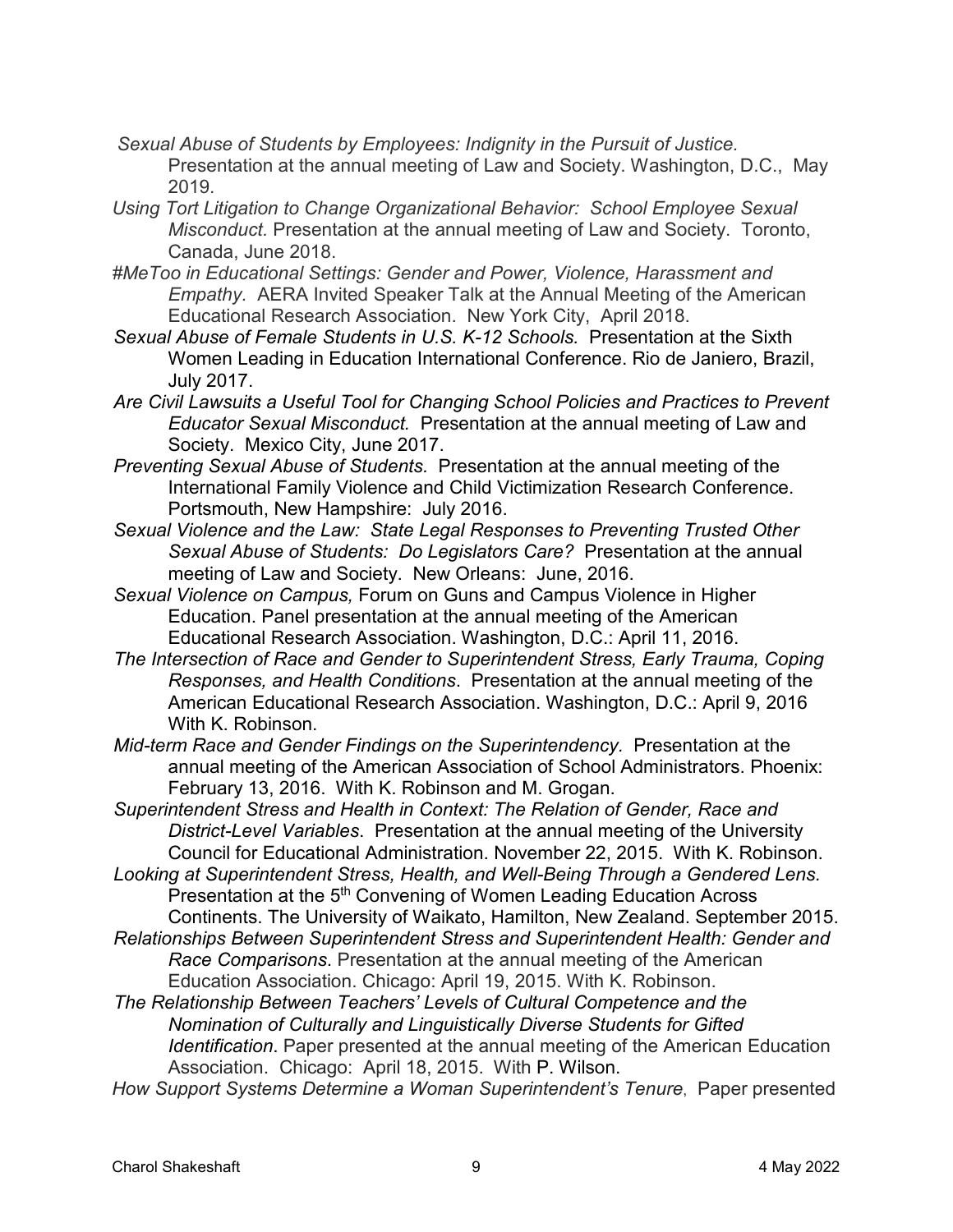at the annual meeting of the American Education Association. Philadelphia: April 3, 2015, with K. Robinson.

- *Teacher Mentoring in an Urban Environment: Black Mentors and White Teachers.*  Paper presented at the annual meeting of the American Education Association. Philadelphia, April 6, 2015, with W. Moss,
- *Educational Leaders*. Paper presented at the annual meeting of the University *Identifying Organizational Containment and its Impact on the Career Paths of Black*  Council for Educational Administration. November 2014, with R. Berry.
- The Efficacy of Simulations for Leadership Preparation. Paper presented at the annual Improvement. Yogyakarta, Indonesia: January 2014, with D. Mann. conference of the International Congress for School Effectiveness and
- Conference, Women Leading in Education (WLE). Apam, Ghana: September 2013, with K. Robinson. *Women Leaders: The Price Paid.* Paper presented at the Fourth International
- *Mentoring Teachers in an Urban Environment: Black Mentors and White Mentees.*  Educational Administration. Indianapolis, November 2013, with W. Moss. Paper presented at the annual conference of the University Council for
- *Creating Community Through the Use of Simulations.* Paper presented at the annual conference of the University Council for Educational Administration.<br>Indianapolis, November 2013, with D. Mann. Indianapolis, November 2013, with D. Mann.
- *Superintendents.* Paper presented at the annual conference of the University *Stranger in a Strange Land: The Perils that Lack of Community Bring to Women*  Council for Educational Administration. Indianapolis, November 2013, with K. Robinson.
- *Women Superintendents: The Stories of Stayers, Movers, and Leavers.* Paper Francisco, April 13, 2012, with K. Robinson. presented at the annual meeting of the American Education Association. San
- *Developing Leaders to Support Diverse Learners Curriculum Module.* Paper presented at the annual meeting of the University Council for Educational Administration. Denver, November 2012.
- *The Effectiveness of Simulation-based Learning in a Principal Preparation Program.*  Paper presented at the annual meeting of the American Educational Research Association. Vancouver, British Columbia, Canada, April 2012.
- *Project All: An Authentic Leadership Preparation Program.* Paper presented at the Annual Meeting of the University Council for Educational Administration.<br>Pittsburgh, November 2011.
- *Immersive, Interactive, Web-Enabled Computer Simulation as a Trigger for Learning.*  Paper presented at the Annual Meeting of the University Council for Educational Administration. Pittsburgh, November 2011.
- presented at the Women Leading in Education Conference. Volos, Greece, *The Feminist Enlightenment: Unconscious Leadership Made Transparent.* Paper September 2011.
- *Simulation.* Paper presented at the annual meeting of ICET World Assembly. *A Year in the Life of a Principal: An Immersive, Interactive, and Web-enabled Computer*  Glasgow, Scotland, July 2011.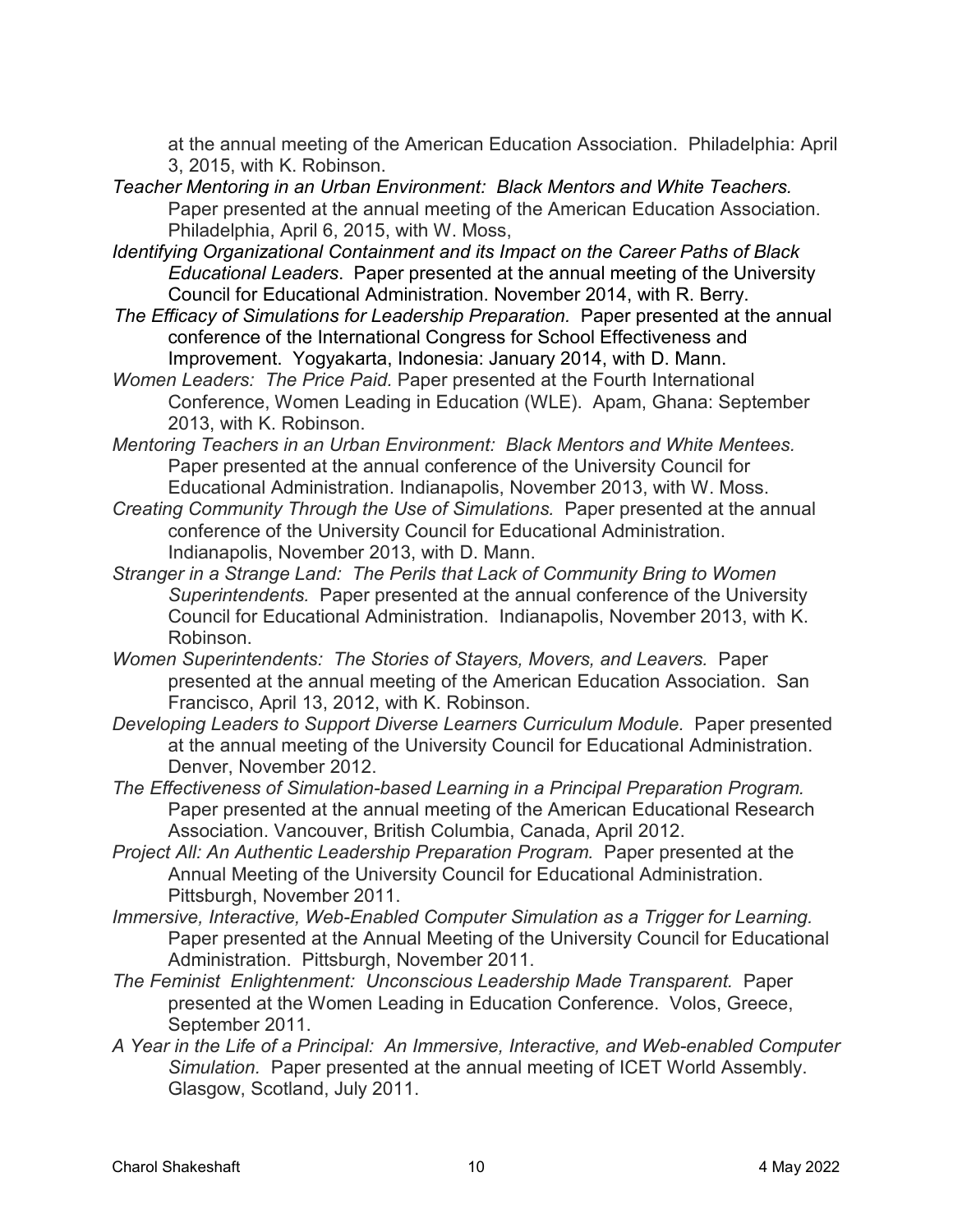- *Women Superintendents: Builders, Menders, and Sustainers.* Paper presented at the Orleans, April 2011. annual meeting of the American Educational Research Association, New
- *Women Superintendents: Builders, Menders, and Sustainers. Paper presented at the annual meeting of the University Council for Educational Administration.* New  Orleans, 2011.
- *Using Simulations to Increase Learning.* Paper presented at the annual meeting of the International Congress for School Effectiveness and Improvement . Cypress, January 2011
- American Educational research Association. Denver, CO, May 2010. *The Role of School Principals in Implementation of Response to Intervention in the Commonwealth of Virginia,* Paper presented at the annual meeting of the
- *Women Leading*. Paper presented at the University of Cincinnati, Conference on Women Leaders. Cincinnati, Ohio, May 2010.
- *Teachers as Predators*. Paper presented at the Samuel I. Hicks Executive-in-Residence Conference. Athens, Ohio, Ohio University, April 2010.
- *School Leaders ("Project ALL").* Paper presented at the annual meeting of the *School Matters: An Immersive, Interactive Computer Simulation for Preparation of*  International Congress for School Effectiveness and Improvement. Kuala Lumpur, Malaysia, January 2010.
- *Gender and Educational Change.* Paper presented at Women Leading in Education and Power. Augsburg, Germany, September 2009. Conference, Gender and Education – Towards New Strategies of Leadership
- *VCU Story*. Paper presented at the annual meeting of the University Council for Educational Administration. Anaheim, CA, November 2009.
- *International Status of Women Leaders*: Paper presented at the annual meeting of the University Council for Educational Administration. Anaheim, CA, November 2009.
- the annual meeting of the American Educational Research Association. San Diego, April 2009. *The Role of Legislation in Preventing Educator Sexual Misconduct.* Paper presented at
- *Laptop Computing Initiative: 2005-06 to 2007-08.* Paper presented at the *The Relationship of Ubiquitous Computer Use, Teacher Behavior, and Students Achievement: A Longitudinal Study of Henrico County Virginia Public School's*  Annual Meeting of the American Educational Research Association. San Diego, April 2009.
- Educational Administration. Orlando, Florida, November 2008, with M. Grogan. *Conscious Leadership in a Political World,* Annual Meeting of the University Council for
- *Towards a More Robust Notion of Collective Leadership in Education*. Paper presented [at the meeting of the Commonwealth Council for Educatio](#page-10-0)nal Administration and Management. Durban, South Africa, September 2008, with M. Grogan.
- *Women Leading Across Continents.* Paper presented at the American Educational Research Association Annual Meeting. New York, March 2008.

<span id="page-10-0"></span> $\overline{a}$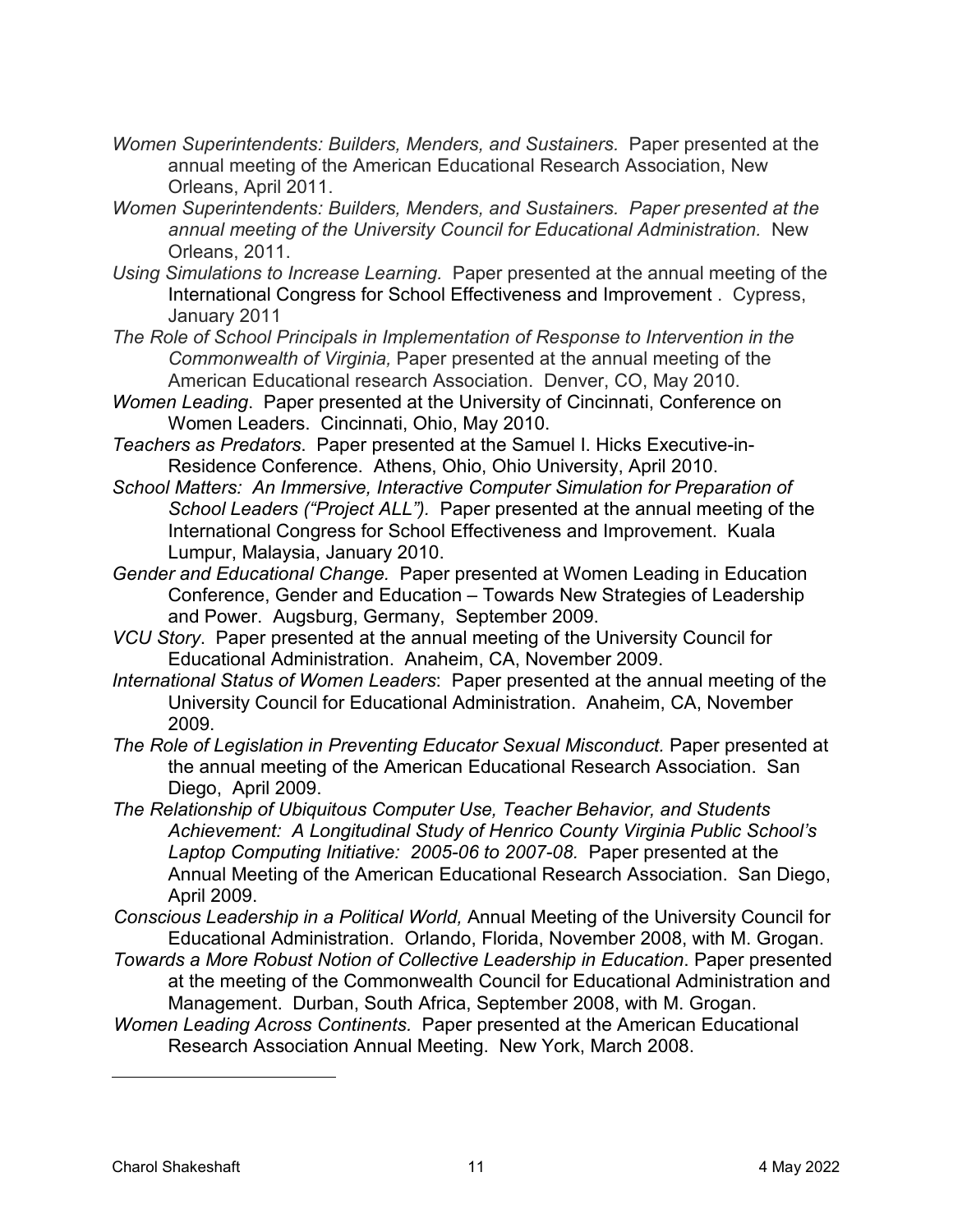- International Perspectives on Gender and Leadership. Paper presented at the Annual Meeting of International Congress for School Effectiveness and Improvement.<br>Auckland, New Zealand. January 2008.
- *Conscious Leadership in a Political World.* Paper presented at the Women Leading in Education International Conference on Women and Leadership. Rome, Italy, July 2007.
- *and Classrooms.* Paper presented at the American Educational Research *Beyond Self-Report: Using Technology to Evaluate the Use of Technology in Schools*  Association Annual Meeting. Chicago, April 2007, with J. Becker and D. Mann.
- *The Feminist Case Against Bureaucracy.* Paper presented at the American Educational Research Association Annual Meeting. San Francisco, April 2006.
- *College Student Learning Using Technology*. International Conference on College Students in the New Era of Globalization. Taiwan, November 2006.
- of School Administrators. Hershey, PA, May 2005. *A Decade of Research on Women in School Administration.* Pennsylvania Association
- *Gender and Administration.* Paper presented at the American Educational Research Association Annual Meeting. Montreal, April 2005.
- *Implementation.* Paper presented at the American Educational Research Association Annual Meeting. Montreal, April 2005. *Preventing Educator Sexual Misconduct: The Politics of Research, Policymaking and*
- *Educator Sexual Misconduct*, International Congress for School Effectiveness and Improvement. Barcelona, Spain, January 2005.
- Association Annual Meeting. San Diego, April 2004. *Gender and Leadership*. Paper presented at the American Educational Research
- *Educator Sexual Misconduct.* Child Abuse Prevention Services (CAPS), September 2003.
- *The Pool of African American Superintendents.* Paper presented at the Annual Meeting of the American Educational Research Association. Chicago, April 2003.
- *Educator Sexual Abuse*, Keynote Address Presented at the Nevada Coalition Against Sexual Violence Annual Conference. February 2003.
- *Measuring the Effects of Technology: What Can We Say?* Paper presented at the Annual Meeting of the American Educational Research Association. Seattle, WA, April 2001.
- *Issues in Evaluating Learning Technology.* Paper presented at the annual meeting of the International Congress for School Effectiveness and Improvement. Hong Kong, January 2000.
- *Taking Stock of the Effects of Affirmative Action*. Keynote Address. American Educational Research Association. SIG: Research on Women in Education. Hofstra University, November 1999.
- *Evaluating the Effects of Technology on Achievement*. Keynote address, Connected Learning Conference. Melbourne Australia, August 1999.
- *Area*. Paper presented at the annual meeting of the American Educational Research Association. Montreal, April 1999. *Comparative Approaches to Educational Leadership Preparation in the Metropolitan*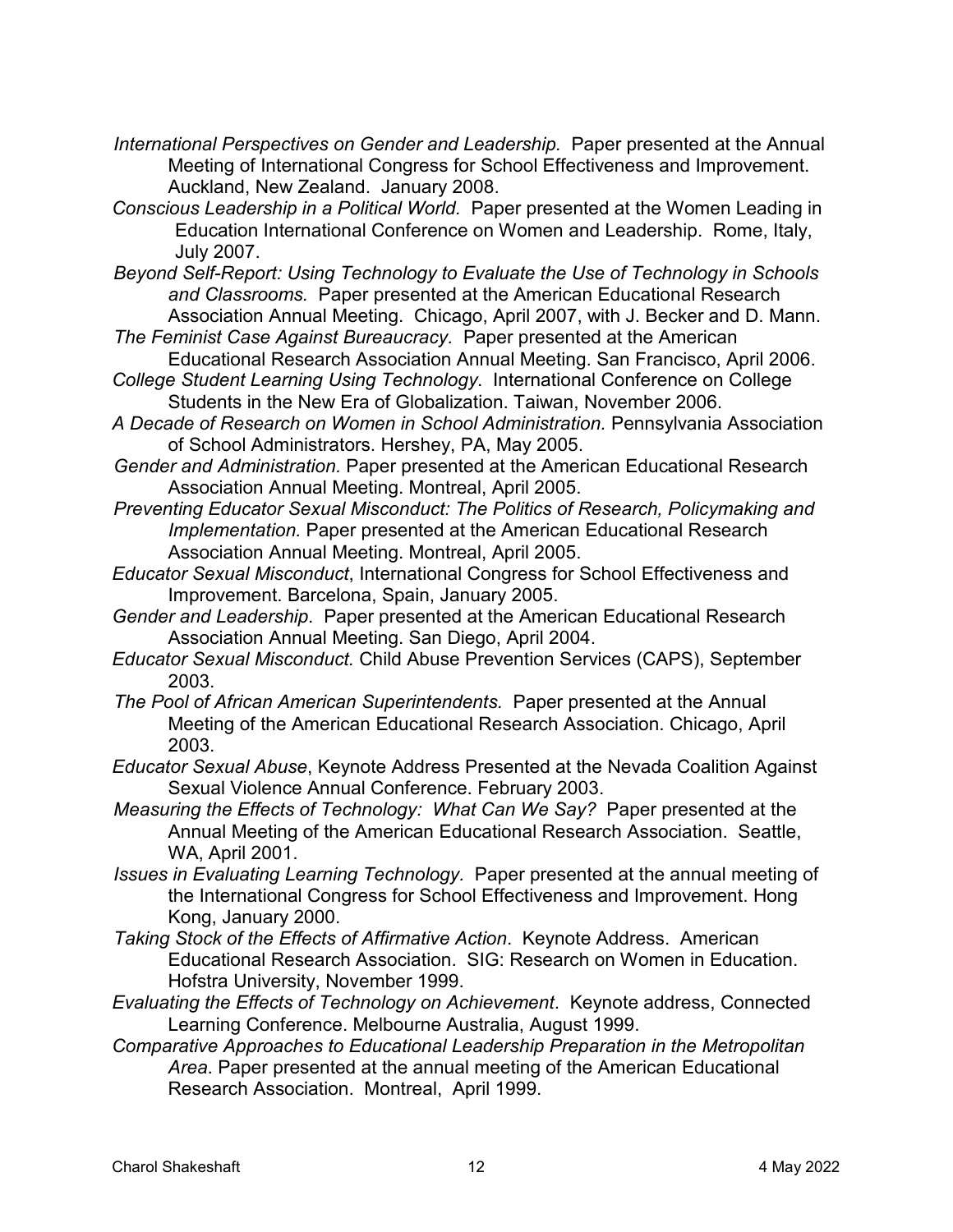- *The Boundaries of Empirical Research in Advocacy*. Paper presented at the annual meeting of the American Educational Research Association. Montreal, April 1999.
- *Girls in Science.* Paper presented at the Annual meeting of the American Educational Research Association. Montreal, April 1999. *Environmental Science Education and Issues of Social Justice: Encouraging Minority*
- *Women and Leadership in the 21st Century: Do it Anyway, Gaining Access*. Paper presented at the annual meeting of the American Educational Research Association. Montreal, April 1999.
- Association. Montreal, April 1999. *Technology and Equity: Considering Possibilities and Educational Importance*. Paper presented at the annual meeting of the American Educational Research
- Stopping Peer Harassment in Middle Schools. Paper presented at the annual meeting *Stopping Peer Harassment in Middle Schools*. Paper presented at the annual meeting of the Association for Supervision and Curriculum Development. San Francisco, March 1999.
- Development. San Francisco, March 1999. *Guidelines for Assessing Technology: Implementation and Outcomes*. Paper presented at the annual meeting of the Association for Supervision and Curriculum
- *Stopping Peer Harassment in Schools: Steps for Creating Caring Communities. Paper*<br>presented at the annual meeting of the Association for Supervision and Curriculum Development. San Francisco, March 1999.
- *Evaluating the Effects of Technology*. Paper presented at the annual meeting of the Association of Supervision and Curriculum Development. San Francisco, March 1999.
- *Guidelines for Assessing Technology: Professional Development, Implementation, Student Achievement, and Teacher Outcomes*. Paper presented at the annual meeting of the American Association of School Administrators. San Diego, February 1999.
- *They Call Me Cow*. Paper presented at the annual meeting of the American Educational Research Association, San Diego: April 1998.
- *Impact on the Representation of Women in School Administration in the United*<br>*States.* Paper presented at the annual meeting of the American Educational Research Association, San Diego: April 1998. *Societal Ambivalence Toward Women Administrators: Historical Events and Their*
- Association. San Diego, April 1998. *Transition into Middle School: The Harassing Nature of Adolescent Culture*. Paper presented at the annual meeting of the American Educational Research
- annual meeting of the American Educational Research Association. San Diego, *The Struggle to Create a More Gender Inclusive Profession*. Paper presented at the April 1998.
- The Role of Search Consultants in the Career Paths of Women Superintendents. *The Role of Search Consultants in the Career Paths of Women Superintendents*. Paper presented at the annual meeting of the American Educational Research Association. San Diego, April 1998.
- Paper presented at the annual meeting of the American Educational Research *Peer Harassment and the Culture of Schooling: What Administrators Need to Know.*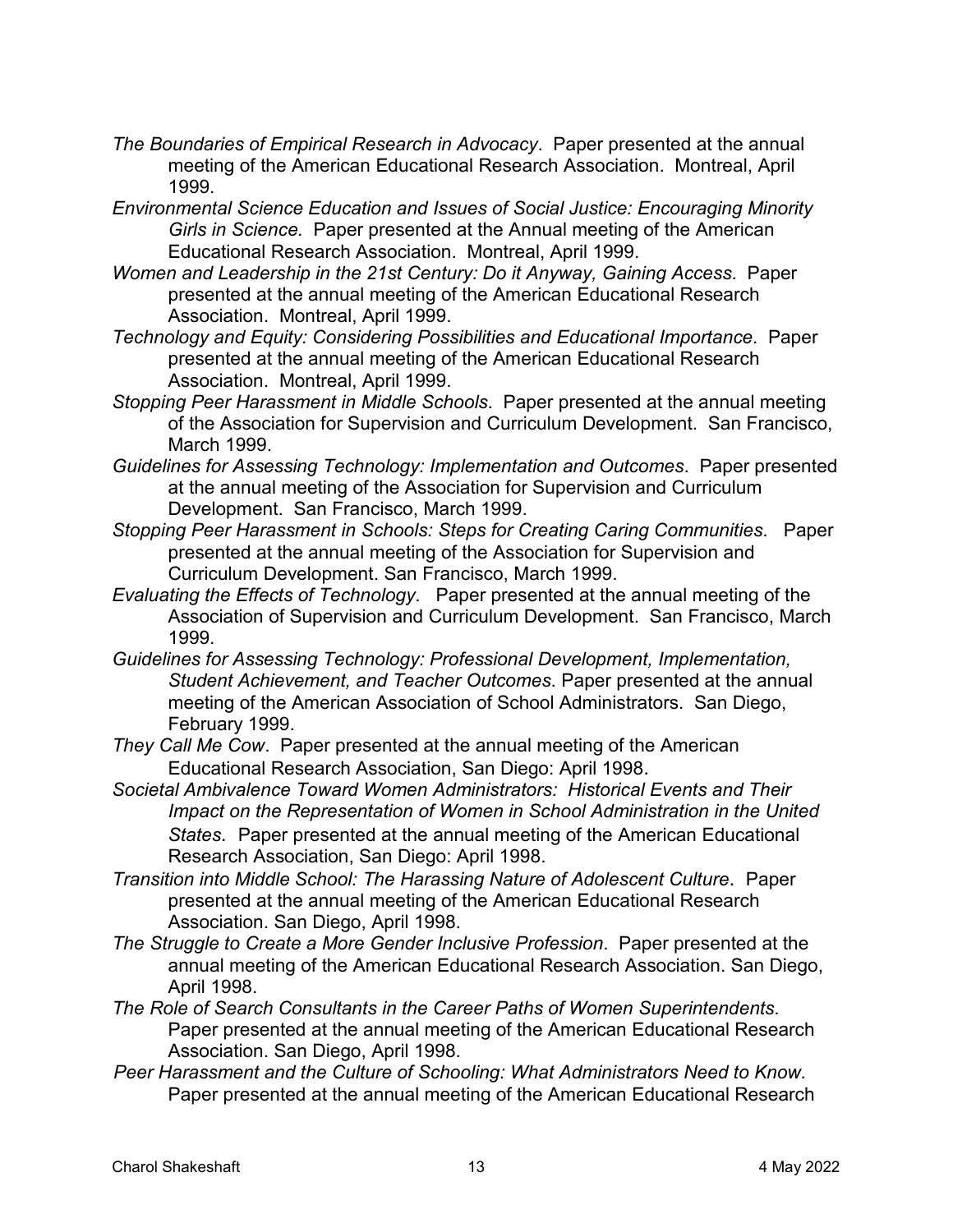Association. Chicago, March 1997.

- *Collecting and Analyzing Qualitative Data: Emerging Issues*. Paper presented at the annual meeting of the American Educational Research Association. Chicago, March 1997.
- *Sexual Harassment Policies in Schools, Did We Use the Right Model?* Paper presented at the annual meeting of the American Educational Research Association. Chicago, March 1997.
- *Peer Harassment Changing the Culture of Middle Schools*. Paper Presented at the Annual Meeting of the Association for Supervision and Curriculum Development.<br>Baltimore, March 1997.
- *Leadership in Program Development: Rethinking an Administrator Preparation Program.*  Paper presented at the annual meeting of the American Council of Teachers of Education. Phoenix, February 1997.
- *How to Reduce Your Liability: Stopping Sexual Harassment of Students*. Paper presented at the annual meeting of the American Association of School Administrators. Orlando, Florida, February 1997.
- Paper presented at the annual meeting of the University Council of Educational Administration. Louisville, Kentucky, October 1996. *Peer Harassment and the Culture of Schooling: What Administrators Need to Know***.**
- *How Far Have We Come?: Affirmative Action in the 1990s*. Paper presented at the annual Meeting of the American Educational Research Association. New York, April 1996.
- *Peer Harassment and the Culture of Caring*. Paper presented at the Annual Meeting of the American Educational Research Association. San Francisco, April 1995.
- International Symposium. Tokyo, Japan, December 1994. *Children's Attitudes Toward Families: An International Comparison*. Fourth
- *Conceptions of Community: Peer Harassment and the Culture of Caring in the Schools*. University Council for Educational Administration Annual Meeting. Philadelphia, Pennsylvania, October 1994.
- *Equity in Personnel Evaluation*. Paper presented at the Annual Meeting of the American Educational Research Association. New Orleans, April 1994.
- *Faculty Evaluation and Equity*. Paper presented at the Annual Meeting of the American Educational Research Association. New Orleans, April 1994.
- *Tailhook in the Schools*. Paper presented at the Annual Meeting of the American Educational Research Association. New Orleans, April 1994.
- *Sexual Abuse in Schools*. Paper presented at the annual meeting of the International Congress for School Effectiveness and School Improvement. Melbourne, Australia, January 1994.
- *A Curriculum of the Home*. Paper presented at the annual meeting of the National Association for the Education of Young Children, November 1993.
- *Tailhook in the Schools*. Paper presented at the annual meeting of the American Educational Research Association SIG:RWE. Toledo, November 1993.
- *Protecting Students from Sexual Abuse*. Paper presented at the annual meeting of University Council for Educational Administration. Houston, October 1993.
- *Sexual Abuse of Students by Educators*. Paper presented at the annual meeting of the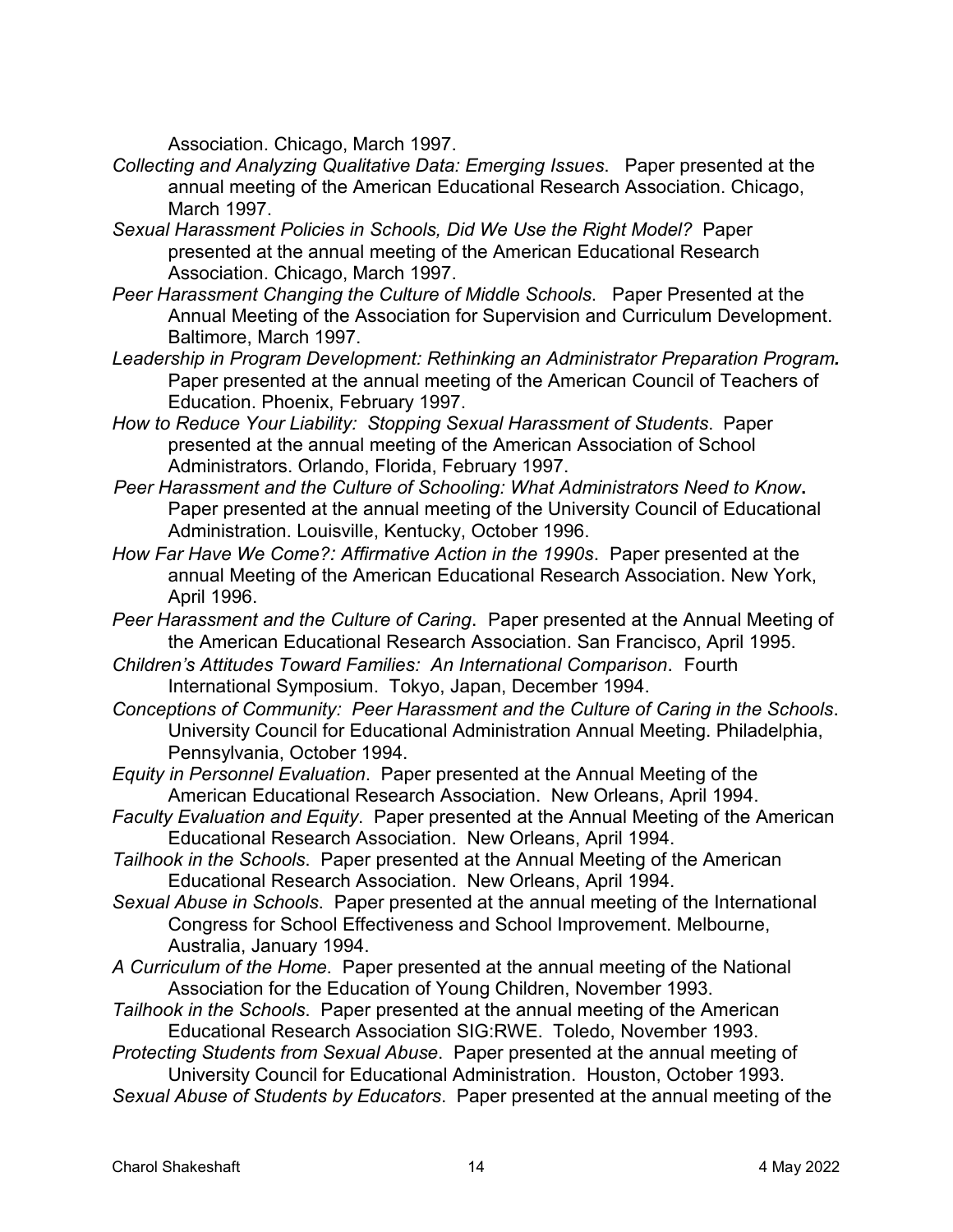November 1992. American Educational Research Association SIG:RWE of AERA. Penn State,

- *Recasting the Preparation Agenda*. Paper presented at the annual meeting of the University Council of Educational Administration. Minneapolis, October 1992.
- *How Schools Shortchange Girls*. Paper presented at the annual meeting of University Council of Educational Administration Minneapolis. October 1992.
- Organization for the Study of Communication, Language and Gender. Hofstra *Sexual Abuse of Students by Educators*. Paper presented at the Annual meeting of the University, October 1992.
- Association. San Francisco, April 1992. *Deconstructing the Erected Hierarchy*: *Sex and Power in Organizations*. Paper presented at the annual meeting of the American Educational Research
- *International Perspectives on Girls and Schooling*. Paper presented at the annual meeting of the International Congress for School Effectiveness. Victoria, Canada, January 1992.
- at the annual meeting of the American Education Research Association.<br>Chicago, April 1991. *A Cup Half Full: The Knowledge Base in Educational Administration*. Paper presented
- Young Children. Washington, DC, November 1990. *Early Childhood Education and the Preparation of School Administrators*. Paper presented at the annual meeting of the National Association for the Education of
- *Field Experiences in the Preparation of School Administrators*. Paper presented at the annual meeting of the University Council for Educational Administration. Pittsburgh, October 1990.
- *In Loco-Parentis: Sexual Abuse in Schools*. Paper presented at the annual meeting of the American Educational Research Association. Boston, April 1990.
- Paper presented at the annual meeting of the University Council for Educational *You Never Told Me This Would Happen: Experiences of First Year Principals*. Administration. Phoenix, October 1989.
- *Sex, Sexism and the Preparation of Teachers and Administrators*. Paper presented at the annual meeting of the American Educational Research Association. San Francisco, March 1989.
- *Sex Abuse by Teachers and Administrators: What Happens to the Abuser*? Paper presented at the annual meeting of the American Educational Research Association SIG, Research on Women, American Educational Research Association. Hofstra University, November 1988.
- the annual meeting of the University Council of Educational Administration. *Research in Preparation Programs in Educational Administration*, Paper presented at Cincinnati, October 1988.
- *Styles of Leadership*. Paper presented at the annual meeting of the American Educational Research Association. New Orleans, April 1988.
- *The Woman in the Principal's Office*. Paper presented at the 30th anniversary conference of University Council for Educational Administration, Charlottesville, Virginia, October 1987.
- *Training Women to be School Administrators*. Paper presented at the annual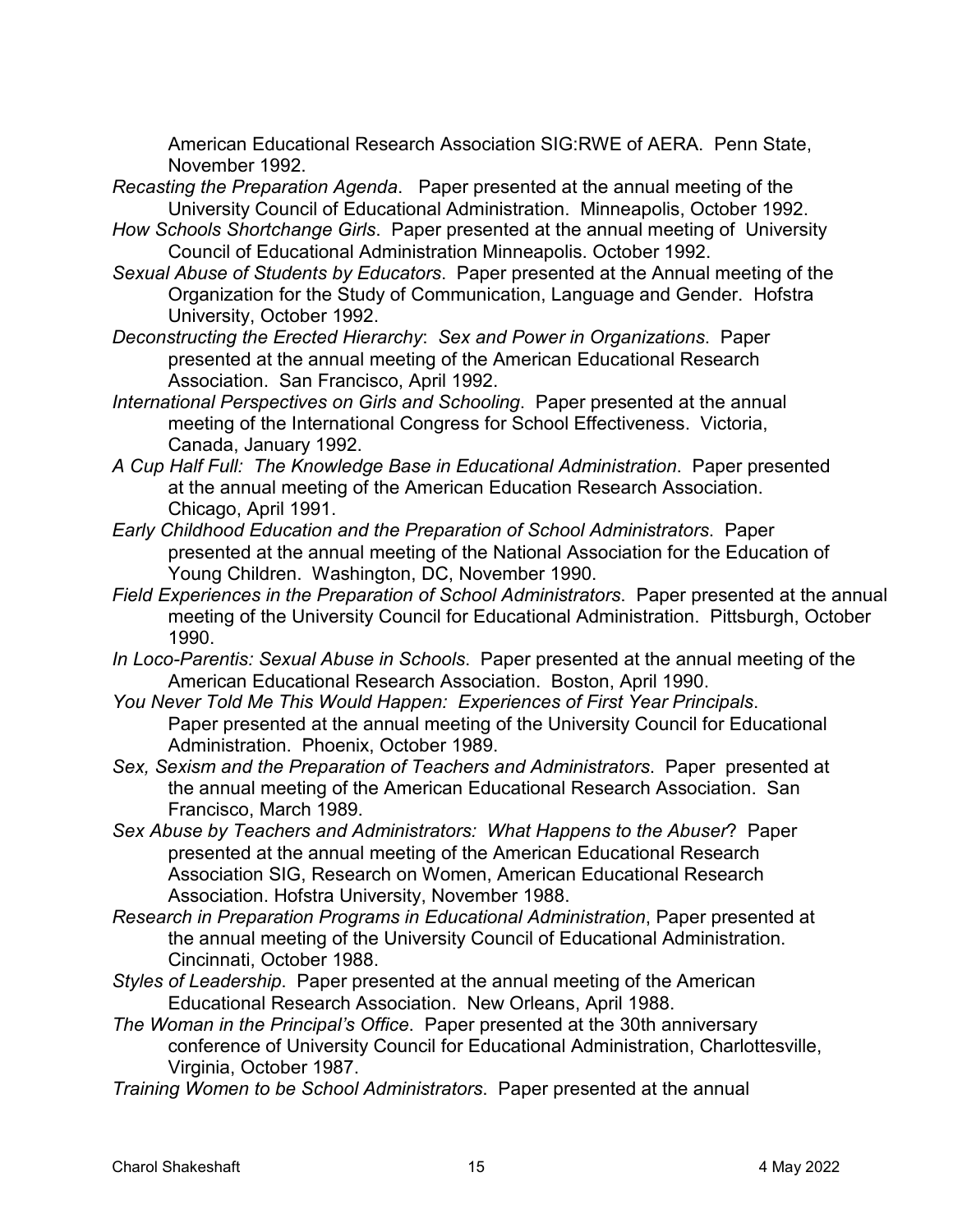conference of National Council of Professors of Educational Administration. Chadron, Nebraska, August 1987.

- *Organizational Theory and Women: Where are We?* Paper presented at the annual meeting of the American Educational Research Association. Washington, D.C., April 1987.
- *Theoretical Implications of Gender for Organizational Theory*. Paper presented at the annual meeting of the American Educational Research Association SIG:RWE. Washington, D.C., November 1986.
- Educational Research Association SIG:RWE. Washington, D.C., November *Race and Sex Bias in Research Methodology*. Paper presented at the American 1986.
- *Teaching as a Radical Profession*. Paper presented at the annual meeting of the National Women's Studies Association. University of Illinois, June 1986.
- Paper presented at the annual meeting of the American Educational Research Association. San Francisco, April 1986. *Business as Usual: Exploring Private Sector Participation in American Public Schools*.
- *Reality in a Changing Theoretical Context*. Paper presented at the annual meeting of the American Educational Research Association. San Francisco, April 1986.
- SIG:RWE Mid-year Conference. Boston, October 1985. *Teaching as a Radicalizing Experience*. American Educational Research Association,
- *Reality in a Changing Theoretical Context*. American Educational Research Association, SIG:RWE Mid-year Conference. Boston, October 1985.
- *What is a Family: Alternative Conceptualizations of Families for Women*. Paper presented at the annual meeting of the American Educational Research Association. Chicago, April 1985.
- *The Feminization of Educational Research: Causes and Effects*. Paper presented at the annual meeting of the American Educational Research Association. Chicago, April 1985.
- Paper presented at the annual meeting of the American Association of School *Methodological and Conceptual Bias in Selected Theories of Organizational Behavior*. Administrators. Dallas, March 1985.
- *The Relationship between Dissertation Quality and Residency Experiences*. Paper presented at the National Conference of Professors of Educational Administration. University of Maine, August 1984.
- Conference. Rutgers University, June 1984. *Eliminating Race and Sex Bias in Educational Research*. Paper presented at the annual meeting of the National Women's Studies Association Annual
- *Herland on the Frontier: A 19th Century Women's Community in Texas*. Paper presented at the Berkshire Conference of Women Historians. Smith College, June 1984.
- *Training Women to be Educational Administrators*. Paper presented at the Second International Women's Research Conference. Gronigen, Holland, April 1984.
- *The Feminist Professional*. Paper presented at the annual meeting of the American Educational Research Association. New Orleans, April 1984.
- *Are there Interpersonal Conflicts Between Male and Female Educational Researchers*?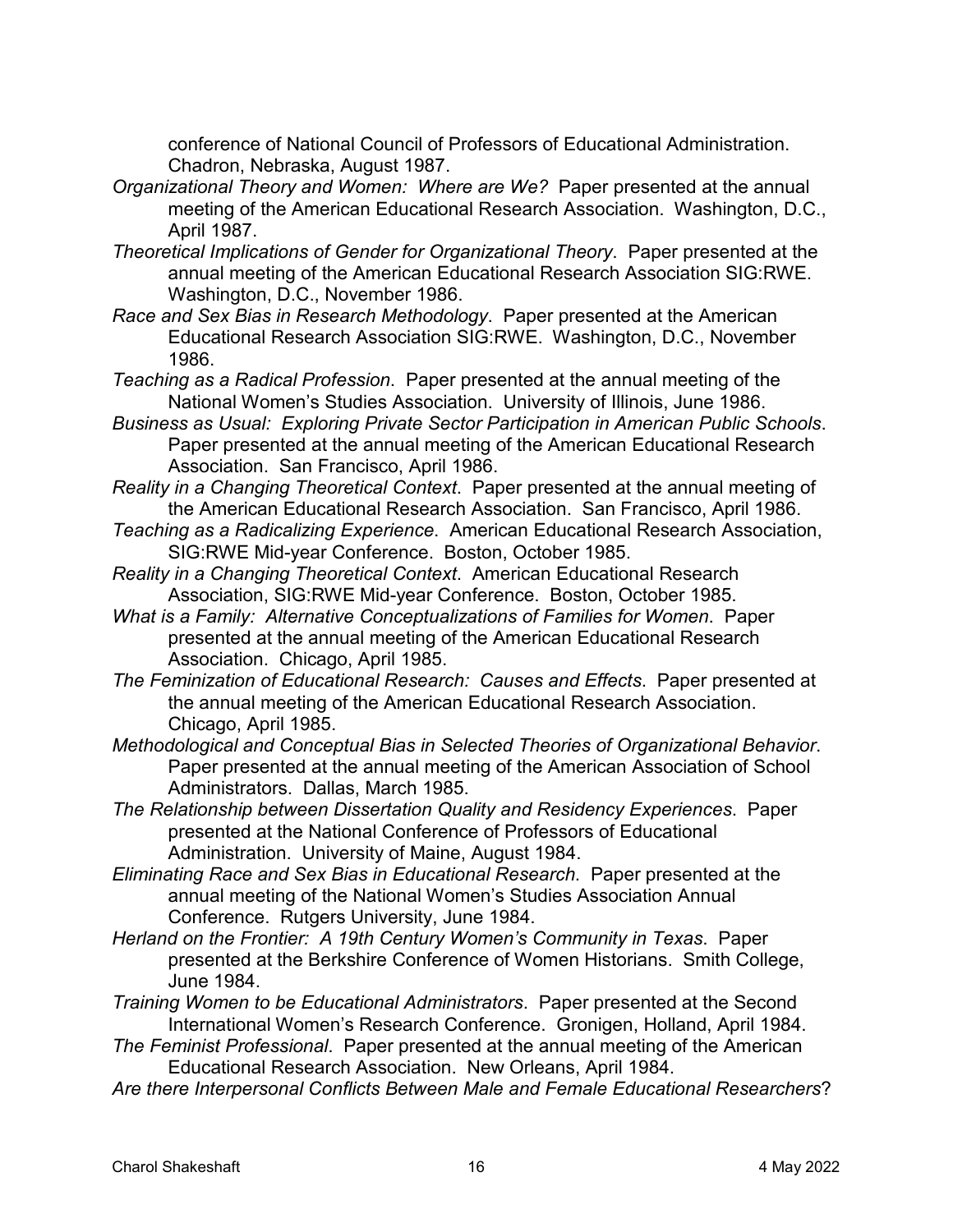Paper presented at the annual meeting of the American Educational Research Association. New Orleans, April 1984.

- the annual meeting of the American Educational Research Association. New *Does Dissertation Research Have Anything to do with Scholarship*? Paper presented at Orleans, April 1984.
- *Toward a Reconstruction of Organizational Theory: Androcentric Bias in Selected Theories of Organizational Behavior*. Paper presented at the annual meeting of the American Educational Research Association. Montreal, Canada, April 1983.
- *Androcentric Bias in Selected Leadership Theories*. Paper Presented at the American Midyear Conference. Philadelphia, November 1982 (with I. Tietze). Educational Research Association SIG: Research on Women in Education
- *Herland on the Frontier: Community Among Women*. Paper presented at the National Women's Studies Association Annual Meeting. U. of California at Humboldt, June 1982.
- presented at the American Educational Research Association Annual Meeting.<br>New York, March 1982. *The Influence of Gender in the Selection of Secondary School Principals*. Paper
- **Evaluation of a Training Program for Women in Educational Administration:**  *Evaluation of a Training Program for Women in Educational Administration: Implications for Future Training*. American Educational Research Association Annual Meeting. New York, March 1982.
- *Androcentric Bias in the Educational Administration Quarterly*. American Educational Research Association Annual Meeting. New York, March 1982.
- *Toward a Reconstruction of Organizational Theory: Androcentric Bias in A. H. Maslow's*  annual meeting of the American Educational Research Association. New York, *Theory of Human Motivation and Self Actualization*. Paper presented at the March 1982 (With I. Tietze).
- *A Research Framework for Studying Schools as Work Settings for Women Leaders*. Paper presented at the annual meeting of the American Educational Research Association. New York, March 1982.
- Association. Los Angeles, April 1981. *Race and Sex Bias in Social Science Research Methods*: *Problems and Issues*. Paper presented at the annual meeting of the American Educational Research
- *A Feminist Critique of Feminist Research in Educational Administration*. Paper Association. Los Angeles, April 1981. presented at the annual meeting of the American Educational Research
- annual meeting of the Women's Studies Association. Bloomington, Indiana, *A Feminist Approach to Research on Women: An Evaluation of Present Methodology in Education and a Paradigm for Future Research*. National Paper presented at the May 1980.
- presented at the annual meeting of the National Women's Studies Association.<br>Bloomington, Indiana, May 1980. *Educational Programs for the Gifted as Viewed by Female Participants*. Paper
- Paper presented at the annual meeting of the American Educational Research Association SIG: Research on Women and Education. Cleveland, Ohio,<br>Charol Shakeshaft 17 17 17 19 4 May 2022 *Research on Women in Educational Administration: The Feminist is the Scholar*.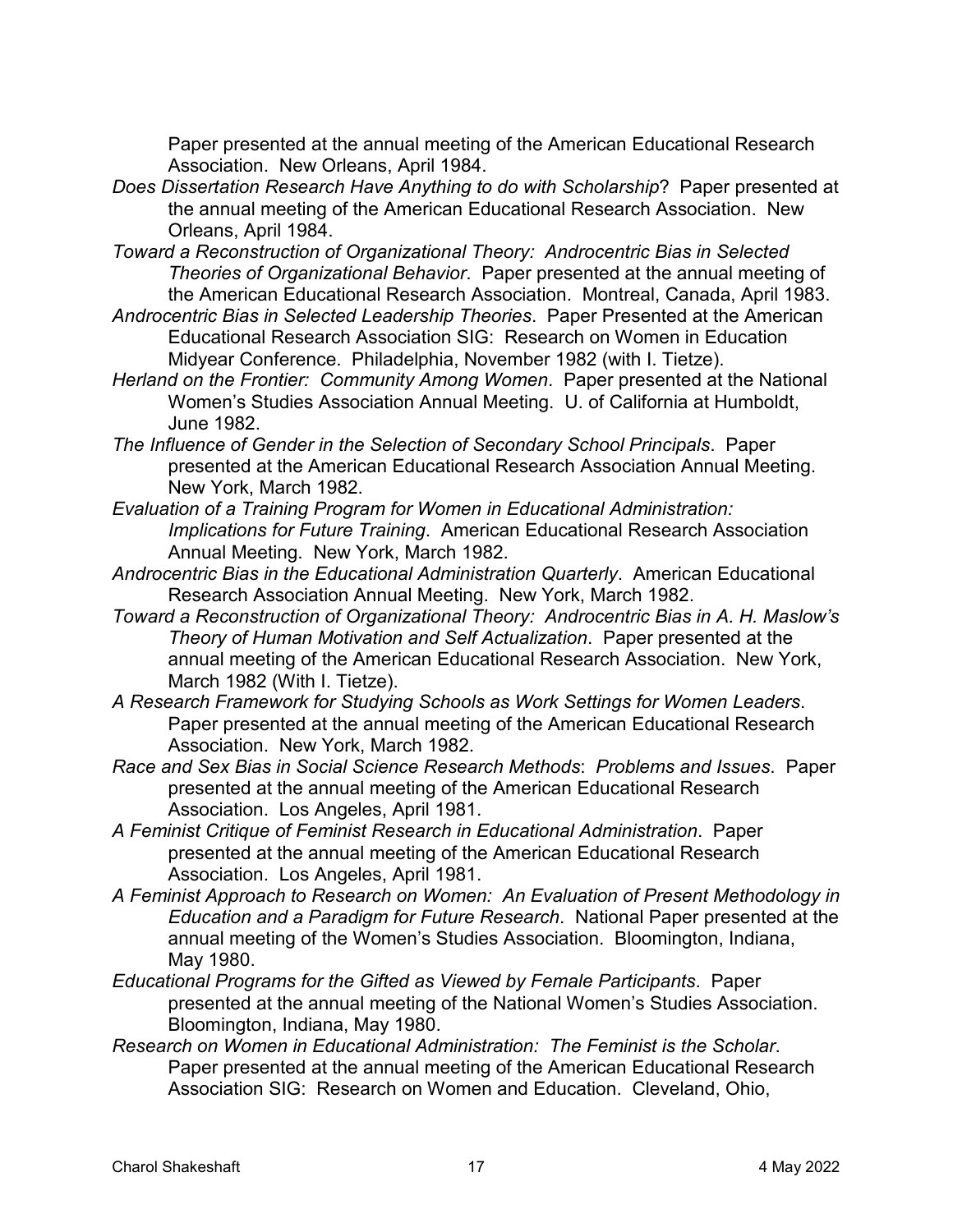November 1979.

- *The Feminist is the Scholar*. Paper presented at the annual meeting of the National Women's Studies Association. Lawrence, Kansas, June 1979.
- *Archetypes in Children's Fiction*. Paper presented at the annual meeting of the South Central Modern Language Association. Houston, Texas, October 1978.
- Association. Fort Worth, Texas, June 1978. *Introducing Women's Studies into the K-12 Curriculum: A Decision Model*. Paper presented at the annual meeting of the South Central Women's Studies
- *Enhanced Sex-Role Awareness: Experience in Simulated Role Reversal*. Paper presented at the annual meeting of the American Personnel and Guidance Association. Washington, D.C., March 1978.
- annual meeting of the National Association of Women Deans, Administrators, *Toward a Divine Discontent: Counseling Gifted Women*. Paper presented at the and Counselors Conference. Denver, April 1977.

# **INVITED TALKS AND WORKSHOPS**

- *Rigorously Evaluating Approaches to Prevent Adult Perpetrated Child Sex Abuse,*  National Coalition to Prevent Child Sexual Abuse and Exploitation, Quarterly Meeting, June 29, 2021, with Kellie Carlyle.
- *Homeschooling.* Invited Paper. Harvard University Kennedy School Conference: Post Pandemic Future of Homeschooling. 3 June 2021.*. Sexual Misconduct in Public and Independent Schools: Implications for*
- *Gender and Leadership.* BELMAS 50th Anniversary Lecture. 8 March 2021.
- *It's Up to Us. Phillips Exeter Academy 50 years of Coeducation Research Conversation,*  February 7. 2021*.*
- *Preventing School Employee Sexual Misconduct.* Presentation to the Colorado School Safety Resource Center, February 4, 2021
- *Educator Sexual Misconduct Litigation: Liability and Damages Experts.* Presentation to North Carolina Advocates for Justice. November 10, 2020.
- *Sexual Abuse Prevention Initiative and Creating a Culture of Safety, National Busines Officers Association Annual Meeting, Orlando, Florida, February 23, 2020.(With Candace Collins)*
- Williamsburg, VA, November 2018. *A Standard of Care for the Prevention of Educator Sexual Misconduct.* Workshop presented at the annual meeting of the Virginia School Boards Association,
- Advocacy Center. Webinar. December, 2018. *Preventing Employee Sexual Misconduct.* Presentation for National Children's
- *Vulnerabilities.* Set of 6 workshops given to staff at Chappaqua Central School District, Chappaqua, New York, December 6 – 8, 2017. *Preventing Educator Sexual Misconduct: Crossing Boundaries, Risks, and*
- *How big is the problem: Analysis of prevalence of school employee sexual abuse,*  MassKids, Boston, Mass: October 20, 2017.
- *Stopping Educator Sexual Abused,* Washington School Risk Management Pool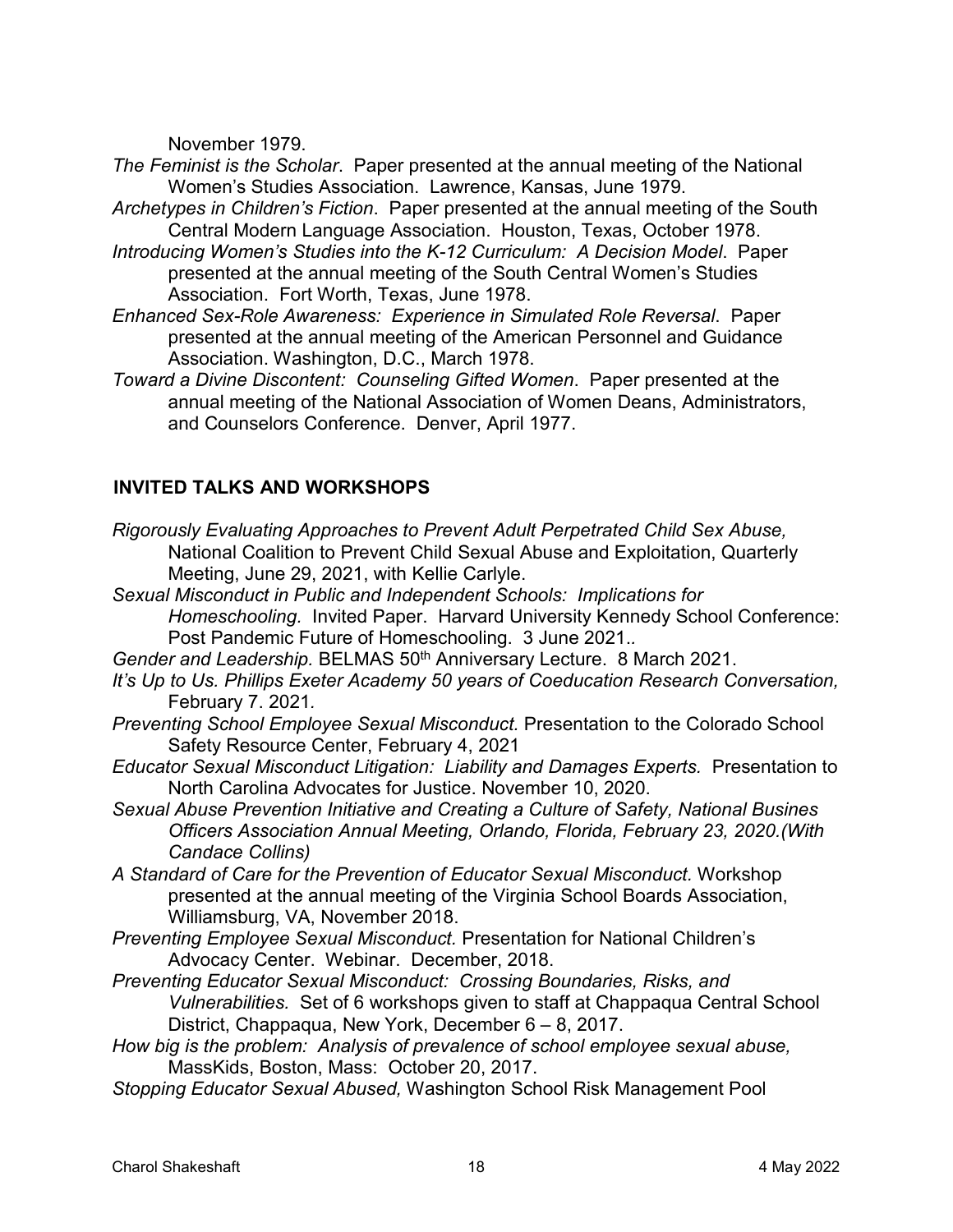Conference. Seattle: October, 2016. Keynote.

- *Preventing Educator Sexual Misconduct.* Education Writer's Association. Boston, MA: May 2016.
- *Keeping Students Safe: Title IX and Sexual Misconduct.* Education Law Symposium. Virginia Commonwealth University. May, 2016.
- *Educator Sexual Misconduct and Title IX Regulations.* Virginia Commonwealth University. School of Education. January, 2016.
- *Gender Equity: Still Needed After All these Years.* Lynchburg, VA, Regional WELV Forum, Lynchburg, VA: October 12, 2013
- Minneapolis, December 2006. *Preventing Educator Sexual Misconduct,* Sexual Abuse Prevention Network,
- *Educator Sexual Misconduct,* MICDS School, St. Louis, November 2006.
- *Educator Sexual Misconduct,* CAPS, Long Island, October 2006.
- *Preventing Educator Sexual Misconduct.* Greenburgh, New York School District Workshop to teaching faculty. June 2006.
- *Helping Student Teachers Understand Boundaries.* Workshop given to Hofstra University teacher student teacher supervisors. May 2006
- *Women in School Administration*, Pennsylvania Association of School Administrators, Hershey, PA, May 2005
- *Sexual Abuse by a Person in a Position of Trust,* Garden City AAUW Chapter, March 2005.
- *Using Data to Make Decisions.* Oceanside School District Administrators, February 2005.
- *Sexual Exploitation of Children within Organizations.* U.S. Department of Justice Conference, February 2005.
- *Sexual Abuse of Children by an Authority Figure***.** U.S. Conference of Catholic Bishops Victim Assistance Meeting. Los Angeles, January 2005.
- *Developing a Common Data Vocabulary*. Using Data for Informed Instruction, Hofstra University, January 2005.
- *Educator Sexual Misconduct.* National Association of State Directors of Teacher Education and Certification, November 2004.
- *Sexual Abuse of Students in Schools.* Persistently Safe Schools Conference, Hamilton Fish Foundation, Washington, D.C., October 2004.
- *Educator Sexual Misconduct*. Educator Sexual Misconduct Conference. Hofstra University, September 2004.
- *Peer Sexual Harassment,* Town of North Hempstead, Annual Committee Against Family Violence Conference, Keynote, October 2004.
- *Educator Sexual Abuse*, CAPS, September 2003.
- *Educator Sexual Abuse*, Keynote Address Presented at the Nevada Coalition Against Sexual Violence 2003 Annual Conference, February 2003
- *Superintendent's Guide to Technology Evaluation.* Superintendents' Technology Summit. Fort Lauderdale, Florida, May 1, 2001.
- $2001.$ *Total Cost of Ownership Studies: How Much Does Your Technology System Really Cost?* Superintendents' Technology Summit. Fort Lauderdale, Florida, 30 April, 2001.<br>Charol Shakeshaft 19 19 4 May 2022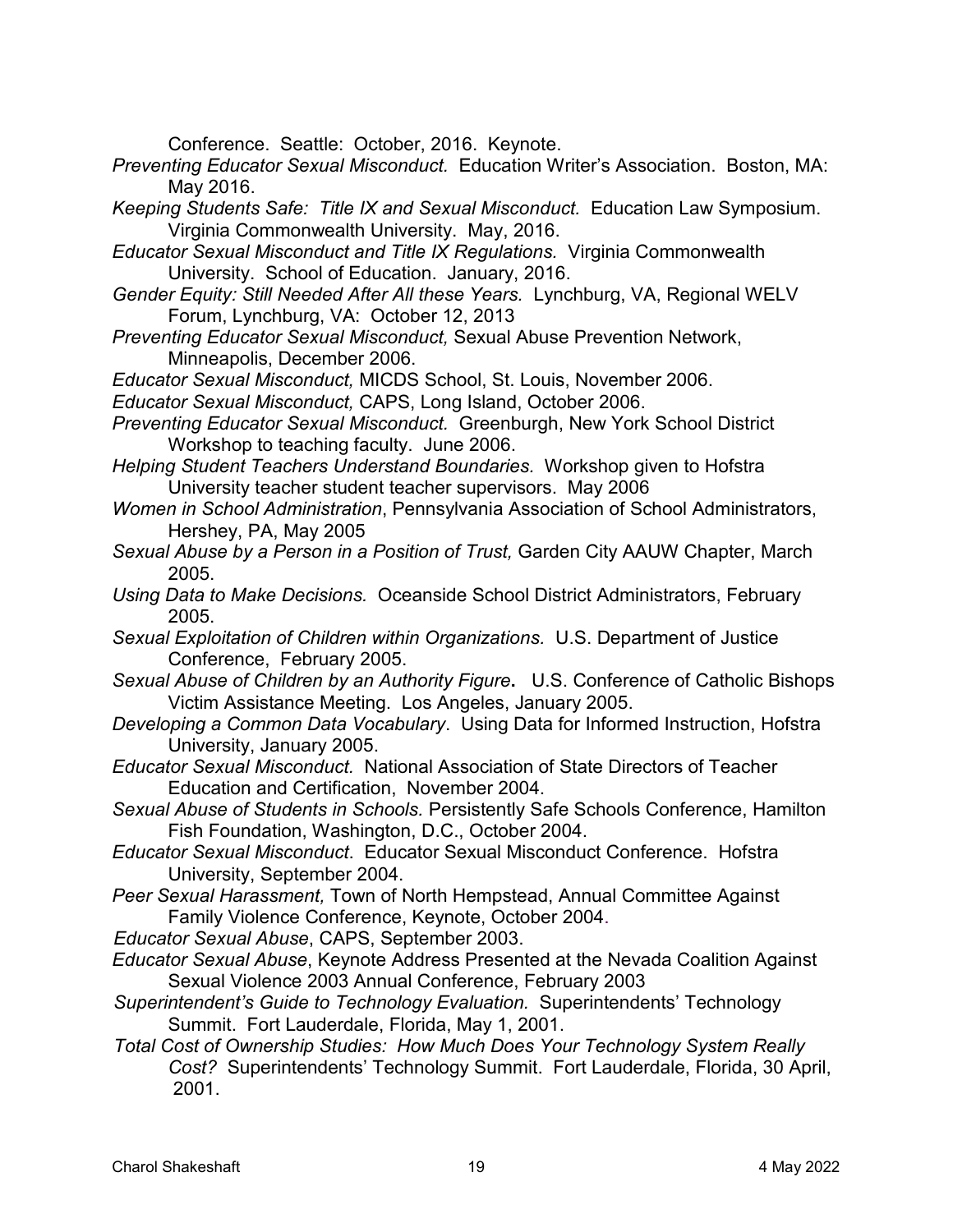*Stopping Bullies.* Syosset ISD Parents' Council. April, 2001.

- *Gender Issues in Parenting.* Parents' Place. Mohegan Lake School District. April 2001.
- *Women's Life Stages: Developing Balance.* American Association of University Women. Long Island Branch Annual Meeting. March 2001
- *Growth in Adolescent Girls*. Sister to Sister Conference. Hofstra University, November 1999.
- *Stopping Peer Harassment*. Great Neck Public Schools Professional Development Day, November 1999.
- *Gender and Communication: Getting the Message Across*. Long Island Business and Professional Women Conference. October 1999.
- *Peer Harassment: The Educator's Response*. New York State Counseling Association Annual meeting. Albany, New York: October 1999.

Keynote Address, West Islip Public Schools Professional Development Day, June 1997. *Women and Leadership*, University of Nebraska Summer Leadership Symposium, June

1997. *Sexual Harassment in Schools*, Great Neck Union Free School District, April 1997.

*Sexual Harassment in Schools*, Phi Delta Kappan Workshop, Brookline, MA, April 1997. *Gender Equity,* My Sisters' Place Keynote. Benefit for battered women and children's shelter, March 1997.

- Sexual Harassment Workshops, Horace Mann School, March and May 1997.
- Diversity Workshop, Jefferson County Administrators Association, Jefferson, County, Colorado, February 1997.
- Sexual Harassment Policy Development Workshops and Sexual Harassment Staff and Faculty Training, The Edwin Gould Academy and the Ramapo UFSD, January - August 1997.
- Sexual Harassment Workshops, Berkeley Unified School District, Berkeley, California, August, September, November 1996.
- *Early Childhood Gender Issues*, Greenwich Connecticut Early Childhood Conference, October 1996.
- Keynote Speaker, *Sexual Harassment*, Superintendent's Day Conference, Rhinebeck, New York, October 1996.
- Keynote Address, *Gender and Schooling*, Colorado Association of School Executives, August 1996.
- Sexual Harassment Workshops, Morristown-Beard School, Morristown, New Jersey, November 1996.
- *Stopping Sexual Harassment*. Lakeview School District, Battle Creek, Michigan, April 1996.
- *Gender and Schooling*. Port Jefferson, New York, March 1996.
- *Gender and Schooling*. Chatham, New Jersey, March 1996.

*Changing Peer Culture*. Ryebrook School District, April 1996.

- *Gender and Schooling*. Five workshop series. Ridgewood, New Jersey. 1995-1996.
- *Gender and Schooling*. Jones Distinguished Lecture. Emporia State College, Emporia, Kansas, February 1996.
- *Women in Leadership*. AASA, Minnesota, December 1995.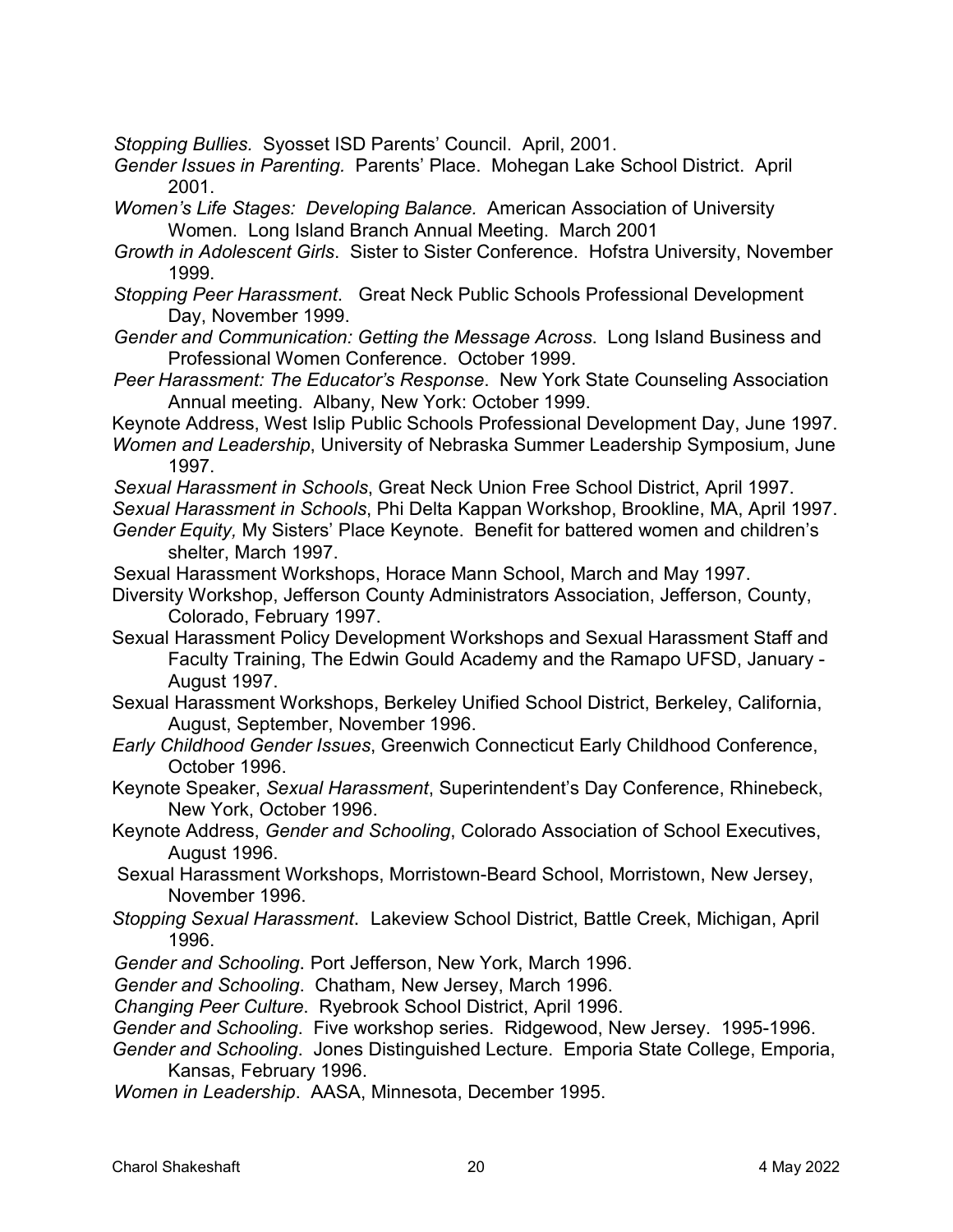*Gender and Schooling*. Eastwoods School. New York, October 1995. *Gender and Schooling*. Mount Olive School District. New Jersey, October 1995.

*Gender and Leadership*. Canadian School Administrators, September 1995.

- *Gender and Schooling*, Robert Louis Stevenson School, Pebble Beach, California, August 1995.
- *Gender and Schooling, Leadership: An Evolving Vision*, Harvard Principal's Center Summer Institute, July 1995.
- *Gender and Schooling, The Art and Craft of the Principalship*, Harvard Principal's Center Summer Institute, July 1995.
- *Gender and Leadership*, Bergen County New Jersey Region IV Directors of Special *Gender and Leadership*, Department of Defense, Washington, DC, July 1995. *Gender and Leadership*, AASA Institute, Burlingame, California, June 1995. *Gender and Schooling*, Mountain Lakes Public Schools, New Jersey, May 1995. Services Annual Meeting, May 1995.
- *Gender and Schooling*, River Dell Regional High School, New Jersey, May 1995. *Sexual Abuse in Schools*, Westchester Planned Parenthood, April 1995.
- *Gender and Leadership*, Kansas ASCD, Lawrence, April 1995.
- *Gender and Schooling*, Rye City School District, April 1995.
- *Gender and Schooling*, Manhasset Teachers' Center, Four session workshop, February-May 1995.
- *Gender and Schooling*, Glen Rock School District, March 1995.
- *Gender Bias*, Nassau County Council of School Superintendents, March 1995.
- *Peer Harassment*, Mamaroneck-Larchmont PTA, March 1995.
- *Leadership Institute for Women*, AASA, Seattle, March 1995.
- *Gender and Leadership*, AASA Distinguished Lecture, New Orleans, February 1995.
- *Gender and Leadership*, Denville, New Jersey School District, February 1995.
- *Sexual Harassment*, Two Day Workshop, Central Montcalm Public Schools, Stanton, Michigan, January 1995.
- *Gender and Schooling*, R.C. Murphy Junior High School, Three Village School District, January 1995.
- *Gender and Schooling*, Lloyd Harbor School, Cold Spring Harbor, New York, January 1995.

*Peer Harassment*, Institute for Educational Dialogue, Nassau BOCES, January 1995. *Gender and Schooling*, West Side School, Cold Spring Harbor School District,

November 1994.

*Gender and Leadership*, Federation of Women Teachers, Toronto, November 1994. *Sexual Harassment*, AASA, Vermont, November 1994.

*Sexual Harassment*, Smithtown School District, November 1994.

- *Sexual Harassment*, AASA, Atlanta, Georgia, November 1994.
- *Gender and Leadership*, New Jersey School Administrators and School Board Annual Conference, October 1994.
- *Gender and Schooling*, Stratford School District, Connecticut, October 1994.
- *Sexual Harassment*, BOCES IV, October 1994.

*Gender and Leadership*, Rochester, September 1994.

*Site Based Management*, Comsewogue, September 1994.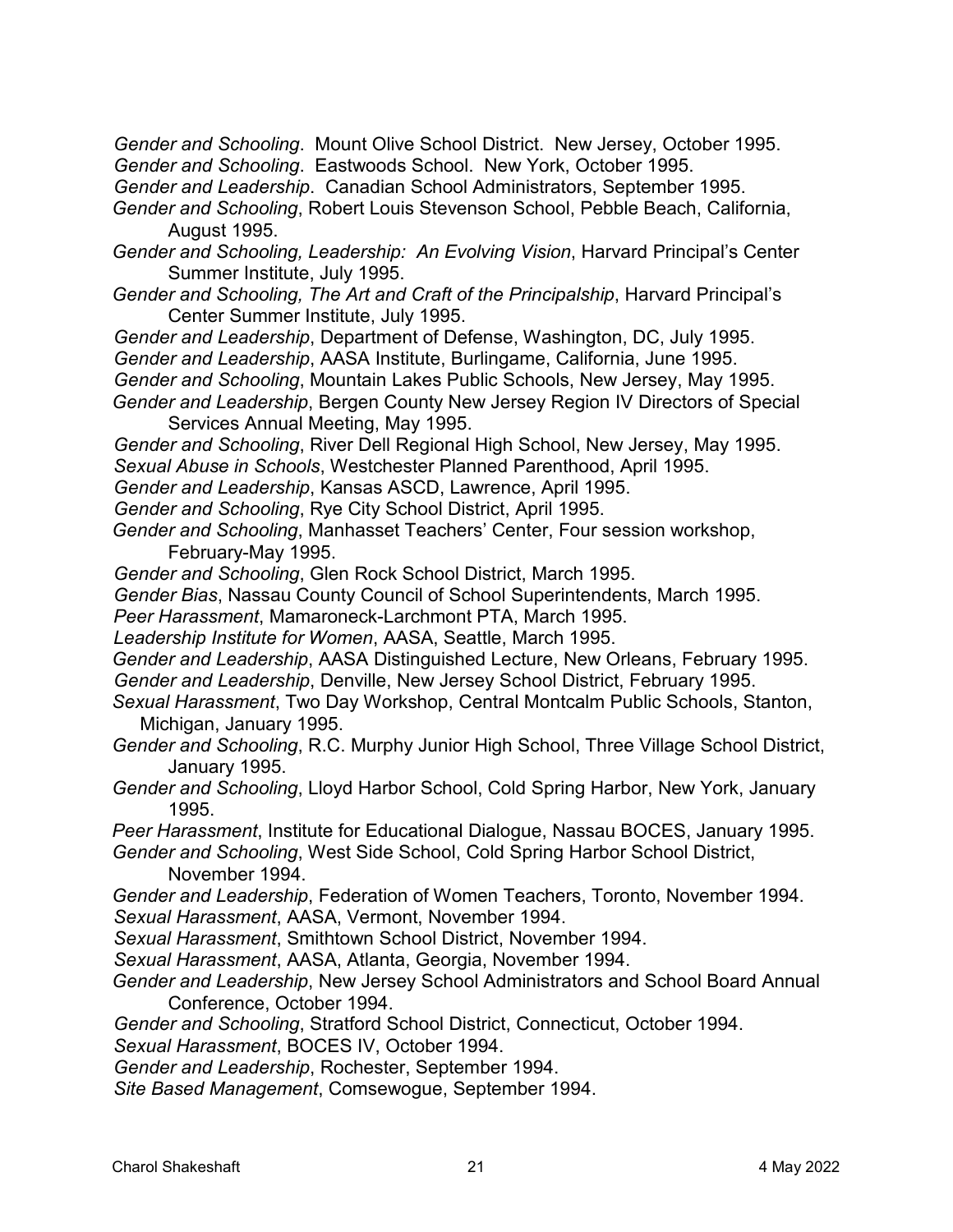*Gender and Schooling*, Cold Spring Harbor School District, September 1994. *Gender and Leadership*, Long Island Business Professional Women, September 1994.

*Sexual Harassment*, Carle Place School District, September 1994.

*Gender and Schooling*, Manhasset, September 1994.

*Gender and Schooling*, Southern Regional District, New Jersey, August 1994.

*Gender and Leadership*, Missouri Department of Education Workshops, August 1994.

*Gender and Schooling*, Harvard Administrators Institute, August 1994.

*Gender and Schooling*, IDEA, July 1994.

*Gender and Schooling*, Harvard Principal's Center, July 1994.

*Gender and Schooling*, Central Regional High School District, New Jersey, June 1994. *Women and Leadership*, AASA Training, Charlotte, NC, April 1994.

*Gender and Schooling*, North Bellmore, NY, April 1994.

*Gender and Schooling*, Edgemont PTA, April 1994.

*Gender and Leadership*, Virginia Tech. U., April 1994.

*Gender and Schooling*, Mount Olive, NJ, April 1994.

*Stopping Sexual Abuse*, Suffolk County School Superintendents Association, April 1994.

*Gender and Leadership*, New Jersey Southern Regional School District, March 1994. *Gender and Schooling*, Middlesex, NJ, March 1994.

*Gender and Schooling*, Manhasset PTA, March 1994.

*Gender and Schooling*, Mamaroneck PTA, March 1994.

 *Women in Administration*, New York Women in Administration Conference, Albany, March 1994.

*Gender and Schooling*, White Plains School District, March 1994.

*Sexual Abuse in Schools*, BOCES I, February 1994.

*Gender and Schooling*, Port Jefferson PTA, February 1994.

- *Gender and Leadership*, Annual Meeting of the American Association of School Administrators, February 1994.
- *Gender Interactions in the University Classroom*, Hofstra University Law School, February 1994.

*Sexual Harassment*, Keio Academy, February 1994.

*Gender and Schooling*, Fairfield School District, January 1994.

*Gender and Leadership*, New Jersey Association of School Administrators, January 1994.

*Tailhook in the Schools*: *Sexual Abuse of Students*, Hofstra University Professional Day, January 1994.

*Gender and Schooling*, Scarsdale High School, January 1994.

*Sexual Abuse in Schools*, Katonah School District, December 1993.

*Gender and Schooling*, Huntington Unitarian Church, November 1993.

*Gender and Schooling*, Half Hollow Hills School District, October 1993.

*Gender and Schooling*, Scarsdale Teacher Center, October 1993.

*Gender and Schooling*, Scarsdale PTA, October 1993.

*Gender and Schooling*, Corning, New York School District, October 1993.

*Gender and Schooling*, New Jersey Administrative Institute, August 1993.

*Gender and Schooling*, 4-Day Workshop, Marymount College, June 1993.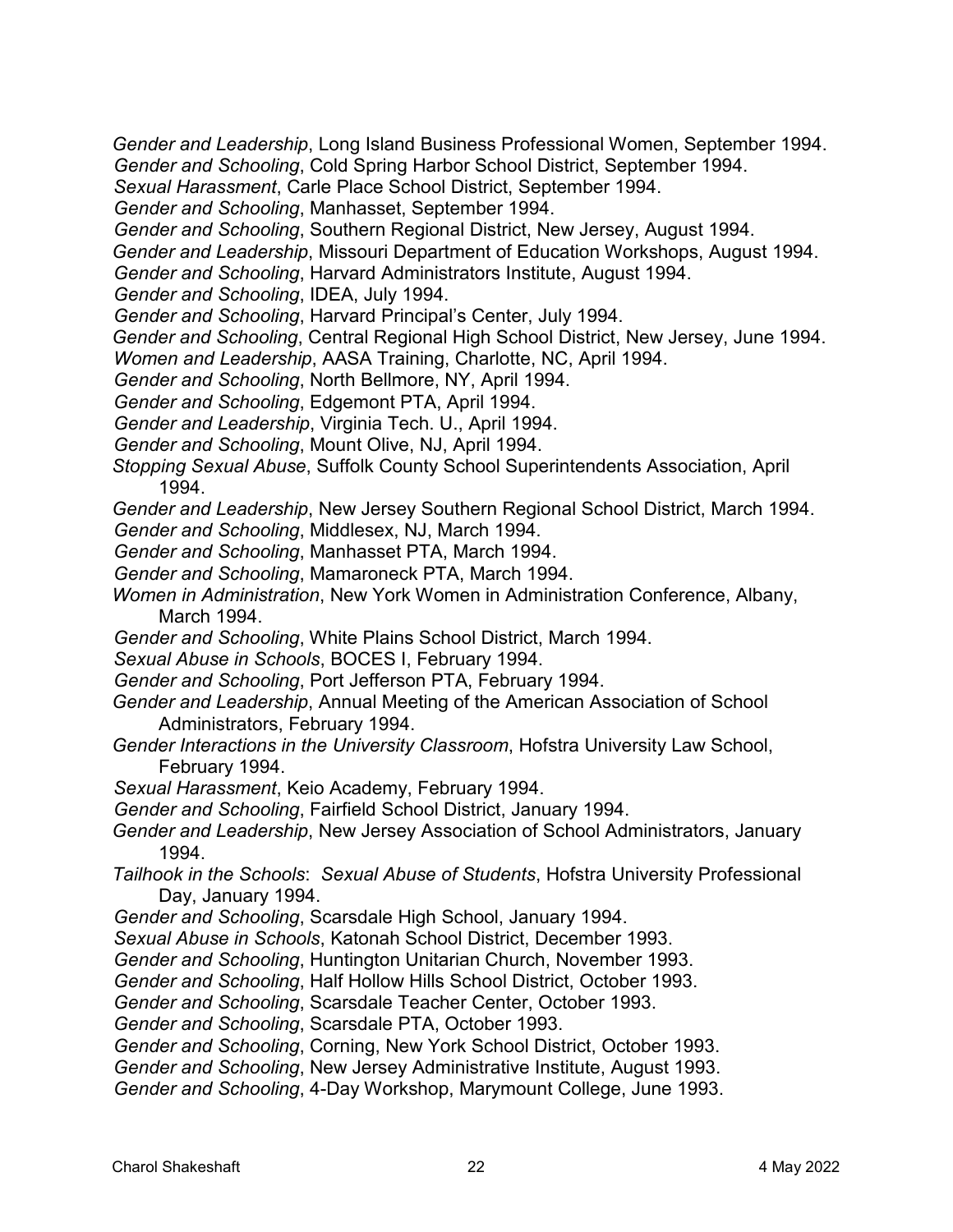*Parenting a Girl*, National Mother's Center Conference, June 1993.

*Women and Leadership*, North Dakota Leadership Conference, June 1993.

*Gender and Schooling*, Half Hollow Hills School District, April 1993.

*Women and Leadership*, California School Administrators, April 1993.

*Graduate Student Fireside Chat*, AERA, April 1993.

- *Women in Administration*, Marquette University, March 1993.
- *Sexual Abuse in Schools*, New York, Women in Administration Annual Conference, Rochester, March 1993.
- *Gender at Risk*, Baldwin High School, Baldwin, New York, March 1993.

*Deconstructing the Erected Hierarchy*, Bowling Green State University, February 1993.

- *Women in Administration*, Ohio Educational Leadership Association, Bowling Green, February 1993.
- *School University Partnerships*, LIASCD, December 1992.
- *Listening to Schools: Qualitative Research*, School Library Association, Baltimore, October 1992.
- *Women in Leadership*, Kentucky Academy for School Executives, August 1992.

*Women in Leadership*, Volusha, Florida, County School District, August 1992.

- *Gender and Leadership*, Kvinnor Kan Fair, Stockholm, May 1992.
- *Gender and Schooling*, Swedish National Board for Universities and Colleges, Sweden, May 1992.
- *Gender and Schooling*, Dean's Distinguished Lecture, Baruch College, March 1992. *Gender and Leadership*, University of Northern Colorado, Greeley, March 1992.
- *Learning to Say No: Women and Over commitment*, New York State Association of Women Administrators, Westchester, March 1992.
- *Women in Leadership*, Educational Leadership Association, Bowling Green, Ohio, January 1992.
- *Gender and Schools*, Westchester Women's Studies, Marymount College, December 1991.
- *Gender and Schools*, Calgary School District, November 1991.

*Raising the Quality of the Culture in Schools*, Mate M, Holland, June 1991.

*Men as Leaders of an All-Female Organization*, National YWCA Conference, Atlanta, May 1991.

 *Gender and Leadership*, Western New York Women in Administration, Buffalo, April 1991.

*Women in School Administration*, Michigan Institute for Educational Management, Lansing, April 1991.

- *Men and Women Working Together*, St. Louis Principals' Association, St. Louis, March 1991.
- *A Gender at Risk*, AAUW, Bryan, Texas, March 1991.

*Gender and School Culture*, Texas A & M University, March 1991.

- *Gender and Leadership*, Westchester Women in Administration, Tarrytown, NY, February 1991.
- *Gender and Administration*, Calgary Board of Education, Calgary Teachers' Association, Calgary, Canada, February 1991.
- *Gender and Administration*, Conference for Missouri School Executives, Missouri,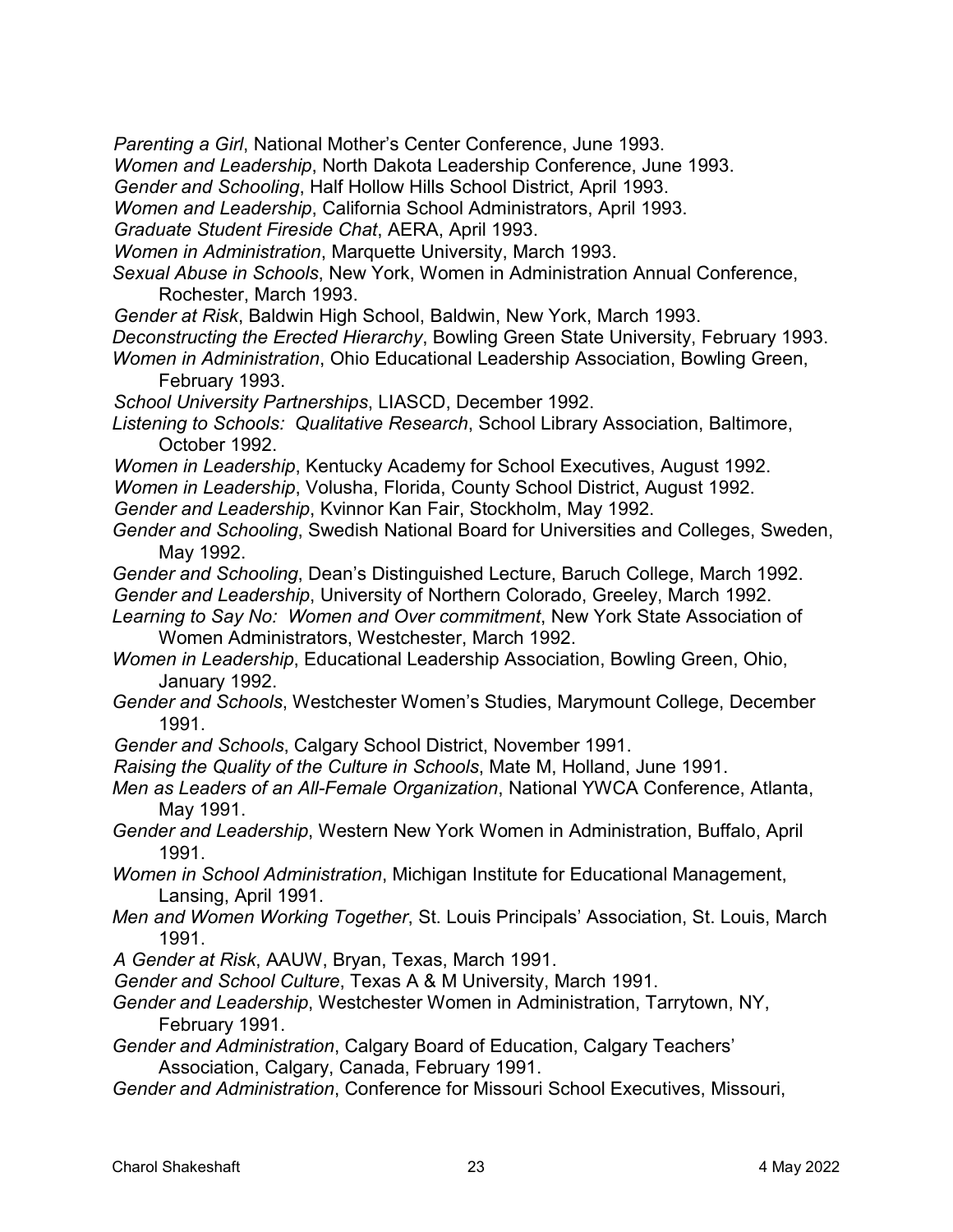February 1991.

 *Gender and Leadership*, New York State Association for Women Administrators, *Research Methods in Educational Administration*, Fordham University, January 1991.

Albany, NY, January 1991.

*Gender and Leadership*, School Board Institute, Albany, NY, January 1991.

*Women and Educational Management*, Women in Education Management Conference, Vienna, Austria, December 1990.

*Gender and Schooling*, Marquette University, December 1990.

- *Women Leaders*, Western Hills Area Education Agency, Sioux City, Iowa, November 1990.
- *Review of Research on Gender and Administration*, Northeast AERA, Ellenville, New York, November 1990.

*Gender and Leadership*, Midwest AERA, Chicago, October 1990.

- *Transforming Schools*, School Administrators of Iowa, Des Moines, Iowa, August 1990.
- *Barriers to Women in School Administration*, Fred Johnston Invitational Conference, University of Wisconsin, Superior, June 1990.

 *Advancing in Administration*, Vermont School Administrators, Burlington, VT, May 1990. *Gender and Leadership*, New York ASCD, Ellenville, NY, May 1990.

- *Gender and Leadership*, Red Clay Consolidated School District, Wilmington, DE, April 1990.
- *Promoting Women in School Administration*, New York LEAD Conference, Albany, NY, March 1990.
- *Gender and Leadership*, School Administrators of Iowa Annual Conference, Des Moines, August 1989.
- *Men and Women Working Together*, AASA National Academy for School Executives, Colorado Springs, July 1989.
- *Women in Educational Administration*, Oklahoma Women in Education Summer Conference, Oklahoma City, June 1989.
- *Agenda for Reform of the Pre-service Preparation of School Administrators: Issues of Implementation*, Convocation of One Hundred, National Policy Board for Educational Administration, Charlottesville, VA, May 1989.
- *Gender and Leadership*, 74th Convention of the National Council of Administrative Women in Education, Long Island, May 1989.
- *Challenging Androcentric Education*, National Conference on Curriculum, Instruction and Leadership, Montreal, Quebec, May 1989.
- *Women in Administration*, Florida Women Administrators, Tampa: April 1989.
- Development, Wilmington, April 1989. *Gender and Administrative Effectiveness*, Delaware Center for Administrative Skill
- *Effecting Change*, Images VI Conference, Ontario English Catholic Teachers Association, Toronto: April 1989.
- *Publishing in Scholarly Journals in Education*, AERA Mini-Course, Annual Meeting of the American Educational Research Association, San Francisco, March 1989.

*Engaging in Non-traditional, Non-mainstream Research*, Fireside Chat, Annual Meeting of the American Educational Research Association, San Francisco, March 1989.

*The Selection of School Managers*, Study Conference, Hogeschool Interstudie, Utrecht,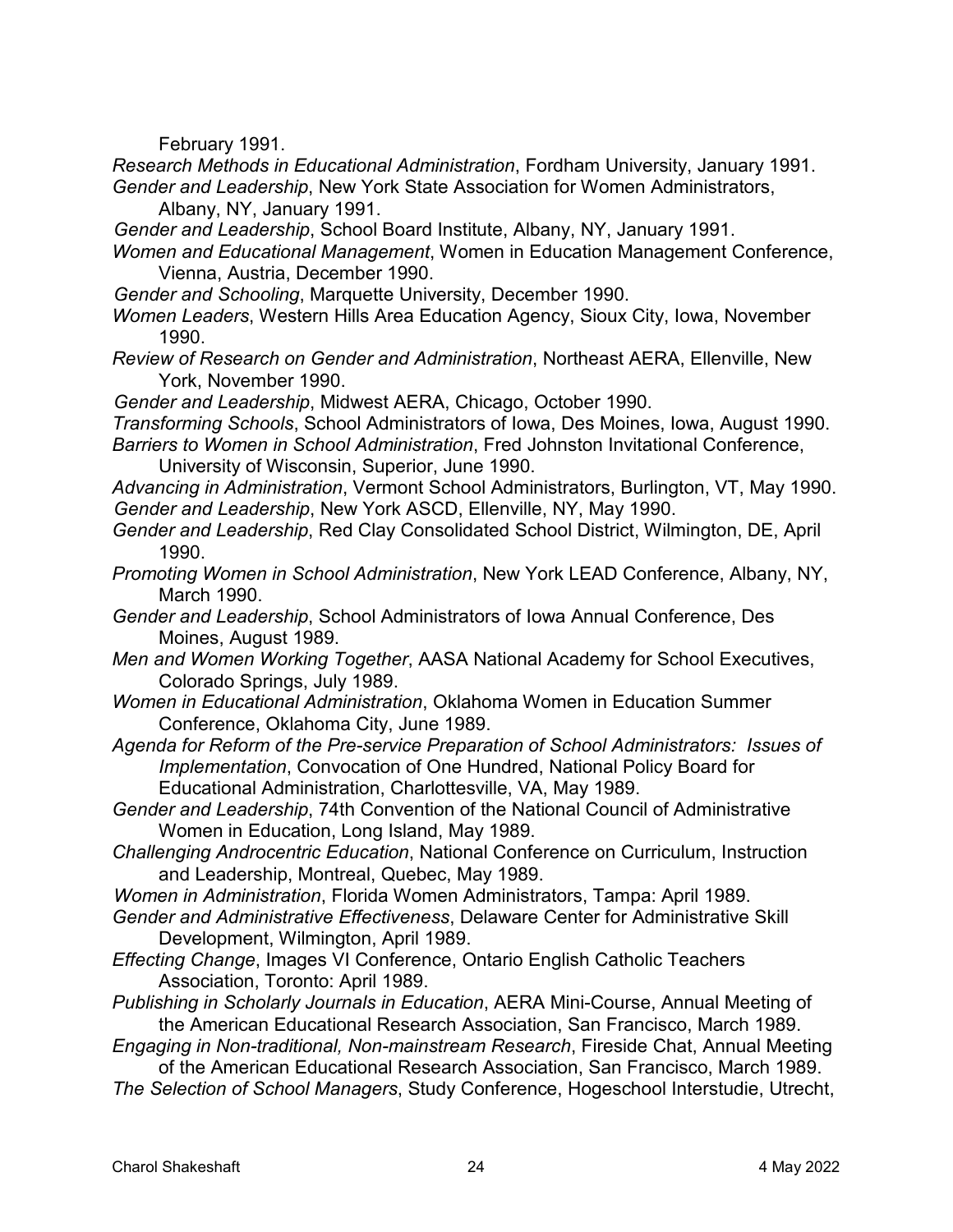Holland, March 1989.

- *Sex and Supervision*, Long Island ASCD, December 1988.
- *Equity and Schooling*, Superintendent's Day, Lawrence School District, Lawrence, New York, November 1988.
- *Women in School Administration*, University of Akron, Akron, Ohio, November 1988. *Gender Issues in Administration*, Georgia State University, October 1988.
- *Gender and Teacher Preparation Programs*, Cleveland State University, School of Education, September 1988.
- *Gender and Leadership*, The Ohio State University Superintendent's Academy, July 1988.
- *Men and Women in Administration*, Vermont Leadership Conference, May 1988.
- *Sexual Abuse and What To Do About It*, Student conference on gender issues, Hofstra University, March 1988.
- *Women's Ways of Leading*, Nassau/Suffolk Women in Educational Administration, Long Island, March 1988.
- *Women and Men in Administration*, Harvard Graduate School of Education, The Principal's Center, Harvard University, February 1988.
- *Getting In and Staying In: Entrance to a Field Site*, A New Window on the Classroom, Ethnography and the Study of Schools Conference, Hofstra University, January 1988.
- *Effective Administrative Styles*, The Ohio State University, December 1987.
- *Gender and School Administration*, Fordham University, October 1987.
- *A Gender at Risk*, University of South Carolina, April 1987.
- *Student-Teacher Interaction Patterns,* Lawrence Union Free School District, March 1987.
- *Women in Administration*, State University of New York at Buffalo, January 1987.
- *Education Administration Theory, The Impact of Gender*, Academy for Equity, Green Bay, Wisconsin, January 1987.
- *Organizational Theory and Gender*, OISE, Toronto, Canada, February 1987.
- New York, December 1986. *Women in Educational Administration*, Superintendent's Day Conference, Uniondale,
- Administrators, Wichita, Kansas, September 1986. *Wild Patience: Women in School Administration*, Fall Clinic Conference for School
- *Women as leaders in Schools of Excellence*, Maine Leadership Conference, Maine, May 1986.
- *Student-Teacher Interaction and Effective Schooling*, Superintendent's Conference Day, William Floyd UFSD, April 1986.
- *Redefining Leadership: Bringing Women In*, Women's Scholarship Conference, Lehman College, March 1986.
- *We Talk Different Because We Are Different*, Northeast Coalition of Educational Leaders, Stowe, Vermont, October 1985.
- *Organizational Communication*, Long Island Reading Association Annual Meeting, November 1985.
- *Classroom Strategies for Increasing Achievement of Minority and Women Students*, Uniondale In-Service Day, November 1985.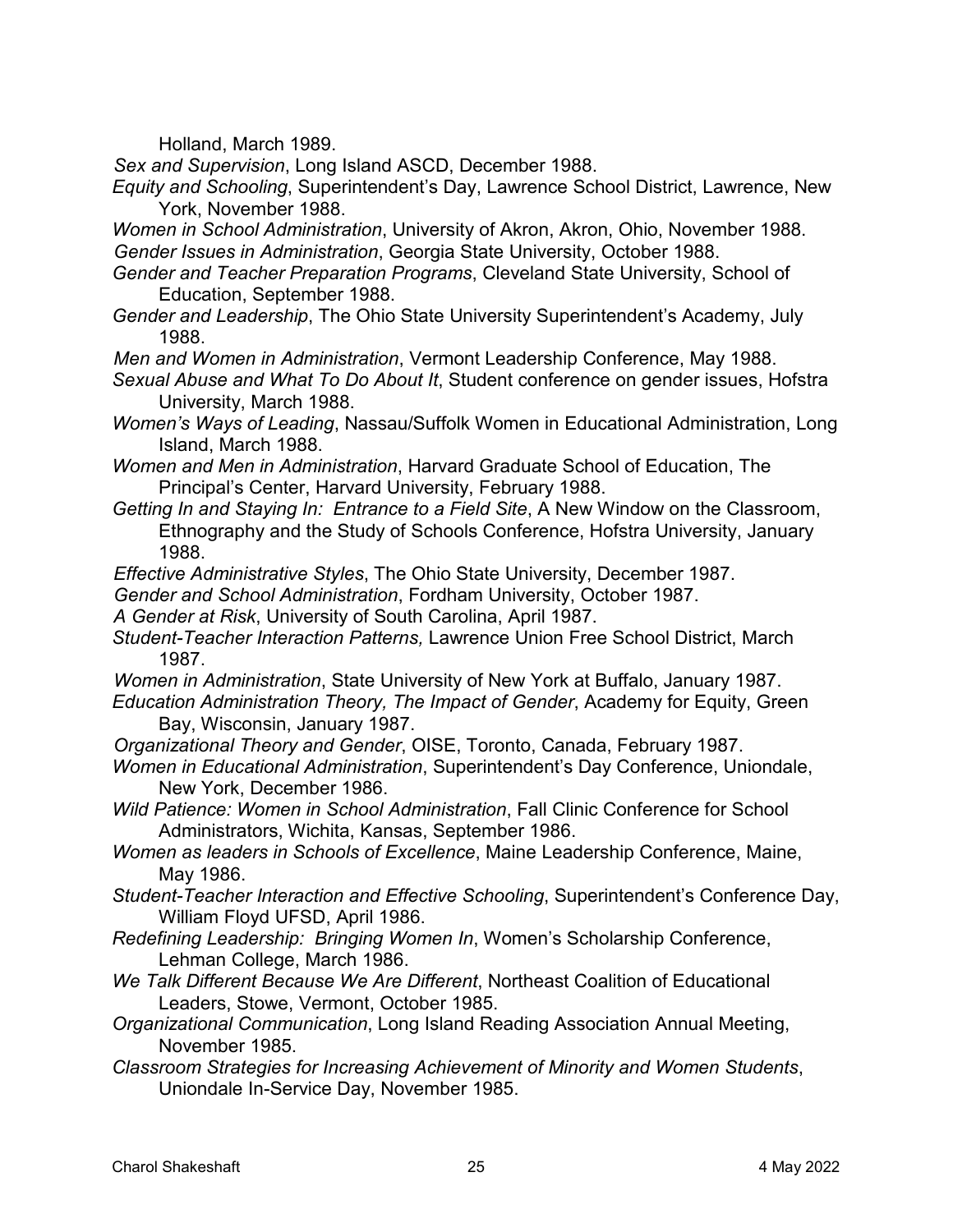- *Organizational Equity*, Teachers College, Columbia University, Sex Equity Conference, June 1985.
- *Administering Effective Schools: Excellence and Equity*, Los Angeles County School District Administrators' Association, Los Angeles, November 1984.
- Research on Women, Long Beach, California, November 1984. *Ten Years of Research on Women: A Retrospective*, AERA Special Interest Group on
- *The Courts and the Rights of Students*, Lynbrook High School, Lynbrook, New York, March 1984.
- *Women as Educational Leaders,* Association for Supervision and Curriculum Annual Meeting, New York, March 1984.
- *The Inadequacy for Women of Research on Organizations*, Women on the Move Conference, Syracuse University: March 1984.
- *The Failure of Theory in Educational Administration for Women*, CADEA Annual Meeting, Syracuse, New York, January 1984.
- *Participatory Management: What the Research Tells Us*, International Association of Quality Circles, New York, November 1983.
- *The Regents Plan for Excellence: Will It Work*? Half Hollows Hills School District, November 1983.
- *The Role of Equity in Federal Policy in Education*, AERA SIG:RWE Midyear Conference, Tempe, Arizona, November 1983.
- *Leadership and Women*, Fordham University, October 1983.
- *Leadership of Effective Schools: What We Can Learn from Women Administrators*, New York Association for Supervision and Curriculum Development, New York State, May 1983.
- *Preparing Women Students for the Future*, Francis Lewis High School, Queens, New York, April 1983.
- *Race and Sex Bias in Educational Research*, Shoreham-Wading River School District, March 1983.
- *Women and Education: An Historical Perspective*, Valley Stream Central High School District, March 1983.
- *Women in Higher Education Administration*, CUNY Graduate School, New York City, February 1982.
- *Management of Decline*, ASCD/Lebanon-Lancaster Pennsylvania Study Council, October 1981.
- August 1981. *Workshop on Effective Schooling*, Patchogue School District, Patchogue, New York,
- *Selected Issues in Sampling*, National Institute of Education, Washington, June 1981. *The Education of Women*, The Commissioner of Education's Statewide Advisory
	- Council on Equal Opportunity for Women, Albany, New York, May 1981.
- *Needs Assessment: Why and How To*, Teacher Leader Training at NYSUT/Hofstra Teacher Center, May 1981.
- *Techniques of Research Synthesis*, Gallaudet College, February 1981.
- *Research on Women in Educational Administration: Issues and Problems*, Queens College of the City University of New York, February 1981.
- *Male and Female Role Expectations*, The Lowell School, January 1981.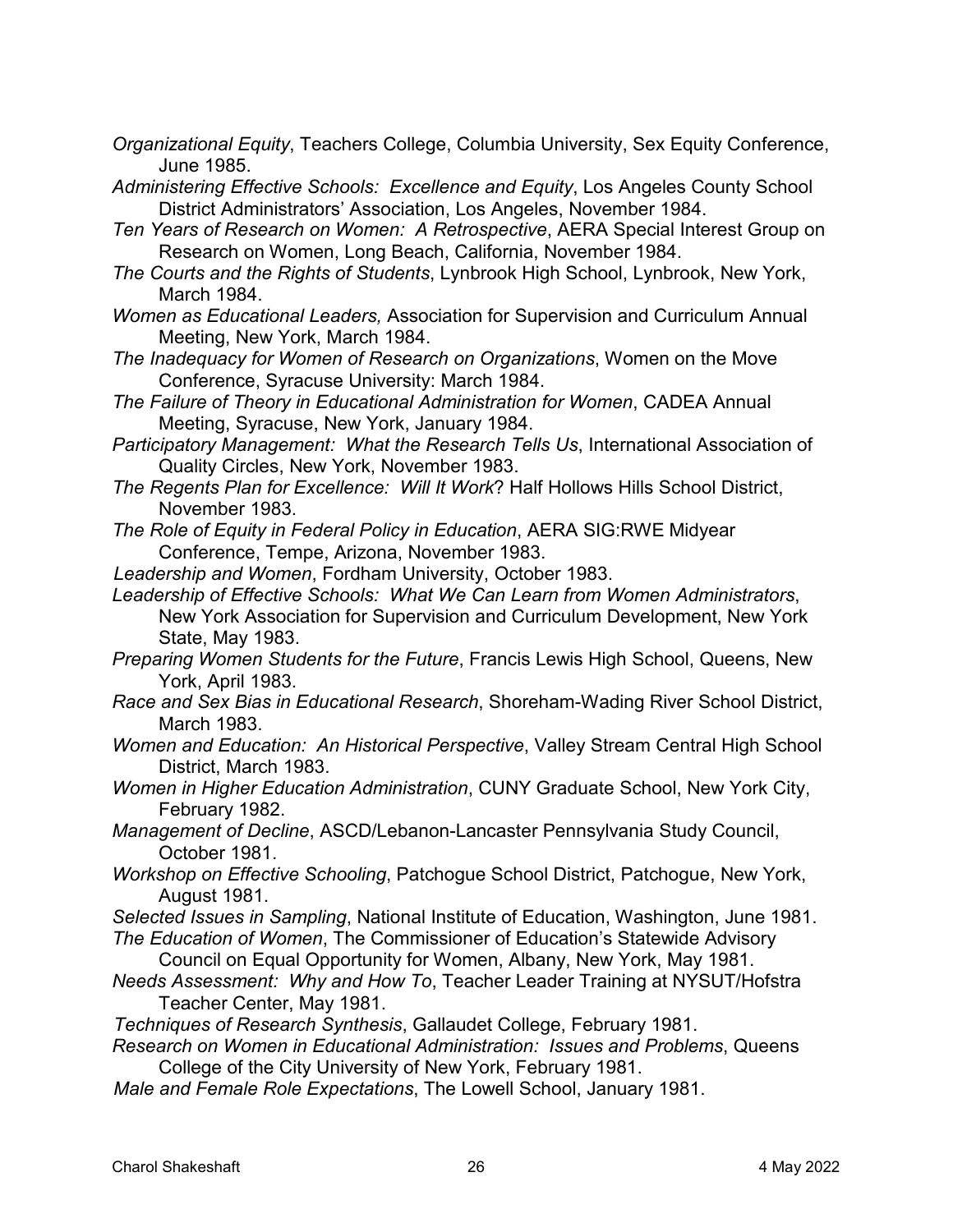- *Women and Administration*, Superintendent's Day, Great Neck School System, Great Neck, New York, January 1981.
- *The Role of Schools of Education and Departments of Educational Administration in Increasing Female Leadership in Education*, Metropolitan Council of Education Administration, Yeshiva University, November 1980.
- *Girls*, Presidential Commission on Employment Policy, Washington, D.C., May *Teacher - Student Interaction in the Classroom: Where Boys are Boys and Girls are*  1980.
- *Administering Gifted Programs*, NYSUT/Hofstra Teacher Center Conference, Hofstra University, February 1980.
- *Seneca Falls South: Historical Perspectives of Women Educators*, National Women's Conference, Houston, 1977.

# **TECHNICAL REPORTS (Since 2000)**

*With Dale Mann* 

- Standard of Care for Prevention of Educator Sexual Misconduct. Chappaqua School District, Chappaqua, New York, December 2017.
- Documenting Outcomes from EETT Grants to Selected Schools of the Cleveland Municipal School District: AY 2005-06, Final Report, 9.26.06
- Documenting Student Achievement from CompassLearning Odyssey in the Camden, NJ Public Schools, 8.14.06
- The Kyoto College of Graduate Studies for Informatics: A Report of Student Outcomes 2005-06, 7.17.06
- Documenting Outcomes from EETT Grants to Selected Schools of the Cleveland Municipal School District: AY 2004-05, 7.01.05
- Student and Program Results from *educate, Inc*. After-school e-tutoring Program, 10.3.05
- Documenting Outcomes from EETT Grants to Selected Schools of the Cleveland Municipal School District: AY 2003-04, [10.25.04](https://10.25.04)
- Analysis of Achievement and Other Outcomes from Connections Academy in Wisconsin and Colorado: Year One 2002-03, 3.1.04
- Outcomes from TeachNet/New York City, 5.20.04 Teacher Professional Development and Elementary School Science Achievement
- Educator Sexual Misconduct: A Synthesis of Existing Literature -- 2004, 6.30.04 Documenting Outcomes: Bronx Zoo Distance Learning Expeditions, 9.26.05
- Girls for Planet Earth: Three-Year Final Report, 7.06.05 (plus annual reports for three years)
- The Online Reading Center of the Key Instructional Design Strategy Consortium: An Evaluation of 1st and 2nd grade Student Achievements, 4.23.04
- The Barksdale Reading Institute's Mississippi Reading Reform Model: Student Achievement Outcomes, Spring 2003, [12.15.03](https://12.15.03)
- Adult Learning Outcomes from the Family Literacy Center, 4.22.04 and 8.20.03
- Pocatello School District: An Analysis of CompassLearning Student Achievement Outcomes in Pocatello, Idaho, 2002-03, 1.13.04, 3.05.04
- Evaluating outcomes from the Curriculum Management Consortium: A Report of the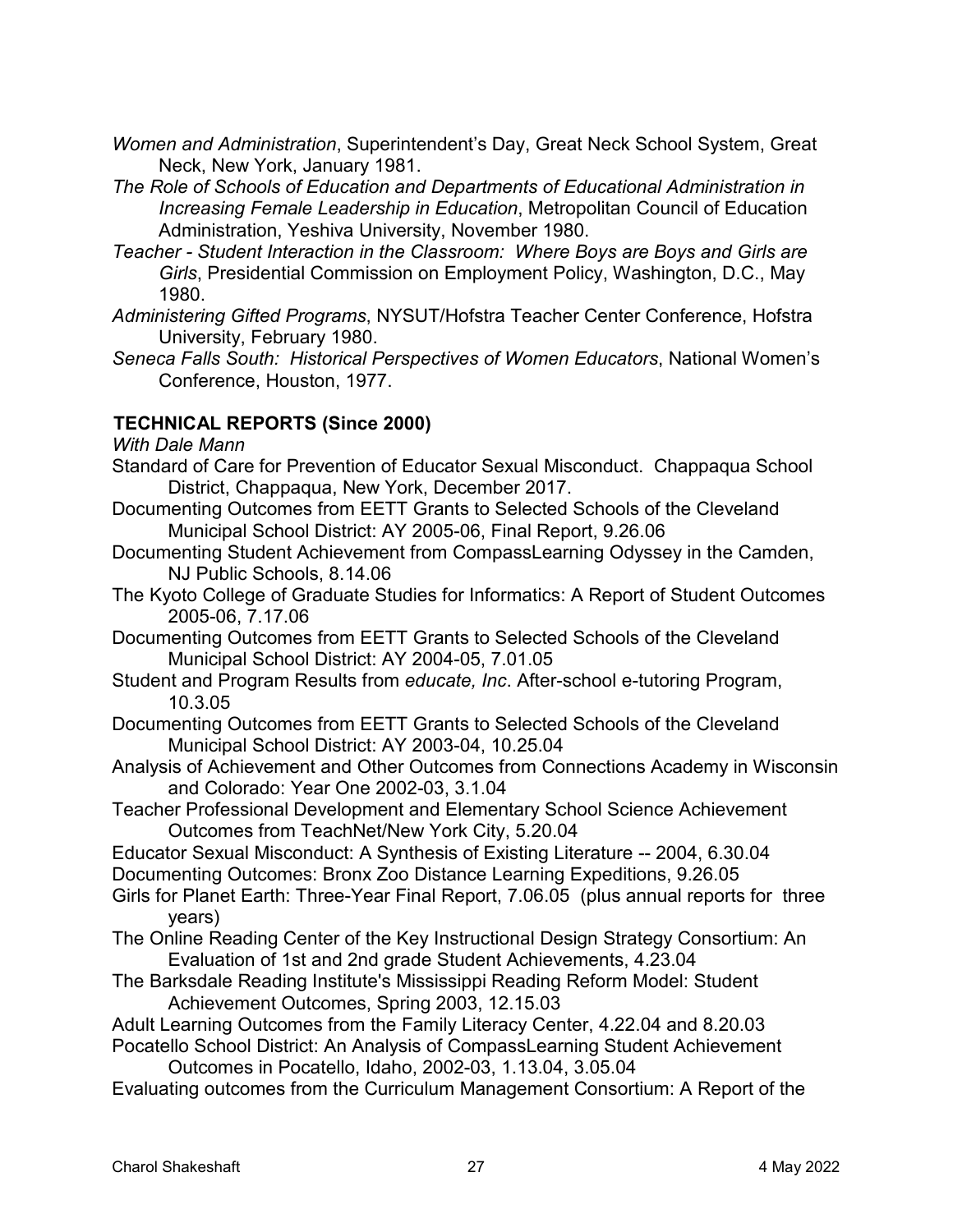First Year, 8.12.03

- Evaluating the outcomes from the Curriculum Management System of the Prince George's County Public Schools: A Report of Year One, 8.04.03
- The Waterford Early Math Curriculum in selected Prince George's County Public Schools Kindergartens: 2002-03, 3.04.04
- Teacher Technology Training: A New Delivery Method from The Teachers Network, 9.09.03
- A Field Evaluation of Middle Grades Use of Selected Materials from the National Library of Virtual Manipulatives, [10.20.03](https://10.20.03)
- Relationships between School Facilities, School Characteristics and Student Outcomes, 7.21.03
- The East St. Louis School District 189 Computer Lab Implementation Of Classworks Gold For Third To Fifth Grade Reading Improvement: An Evaluation Of Pupil Progress, 2002.
- eSylvan Online: Documentation And Analysis Of Achievement Outcomes From Carlisle, PA, [10.31.02](https://10.31.02)
- Related Teaching And Learning, [11.08.02](https://11.08.02) Strengthening General Education In Yeshivas And Jewish Day Schools With Computer-
- Student Achievement And [Homeroom.Com](https://Homeroom.Com): An Evaluation Report, 1.24.03
- The LeapFrog SchoolHouse Literacy Center and LAUSD's School Readiness Language Development Program, Final Report, 7.23.02
- Independent documentation of 'EasyTech' in the Jefferson County Public Schools, Louisville, KY, 7.16.02
- Documenting the effect of Lightspan *AchieveNow* in the Hempstead Union Free School District, [10.12.02](https://10.12.02)
- READ 180 Validation Study: Final Report, 1.30.02
- Student Achieving Standards: Three-Year Final Report. Prepared for the Pennsylvania Department of Education, 7.12.04
- Student Achievement Gains In The Cotswold Elementary School, Charlotte-Mecklenburg, NC: Individual laptops with [LearningStation.com](https://LearningStation.com) comprehensive teaching/learning support delivered on the Internet, 8.08.02
- An Evaluation Of The Large-Scale Field Deployment Of The Life Skills Training Program: Final Report, 6.09.03
- Municipal School District, [11.07.02](https://11.07.02) A Multi-Year Analysis Of The Outcomes Of Lightspan *AchieveNow* In The Cleveland
- Learning Technology and the Owen J. Roberts School District, [11.17.03](https://11.17.03)
- Bertelsmann Partnership for Education: State-of-the-Art Assessment, [12.16.02](https://12.16.02)
- Lehman College of CUNY: An Evaluation of the MBRS SCORE program, Sept. 1999- Aug.2002, [10.01.02](https://10.01.02)
- Assessing One Component Of A Summer School Literacy Program In Community School District 29, Queens, NY, Summer 2001, 4.11.02
- School Facilities In Arizona: An Examination Of The Relationships Between And Among School Facilities Characteristics And Educational Outcomes, 5.30.00

# **GRANTS, CONTRACTS, AND OTHER FUNDING (Principal Investigator)**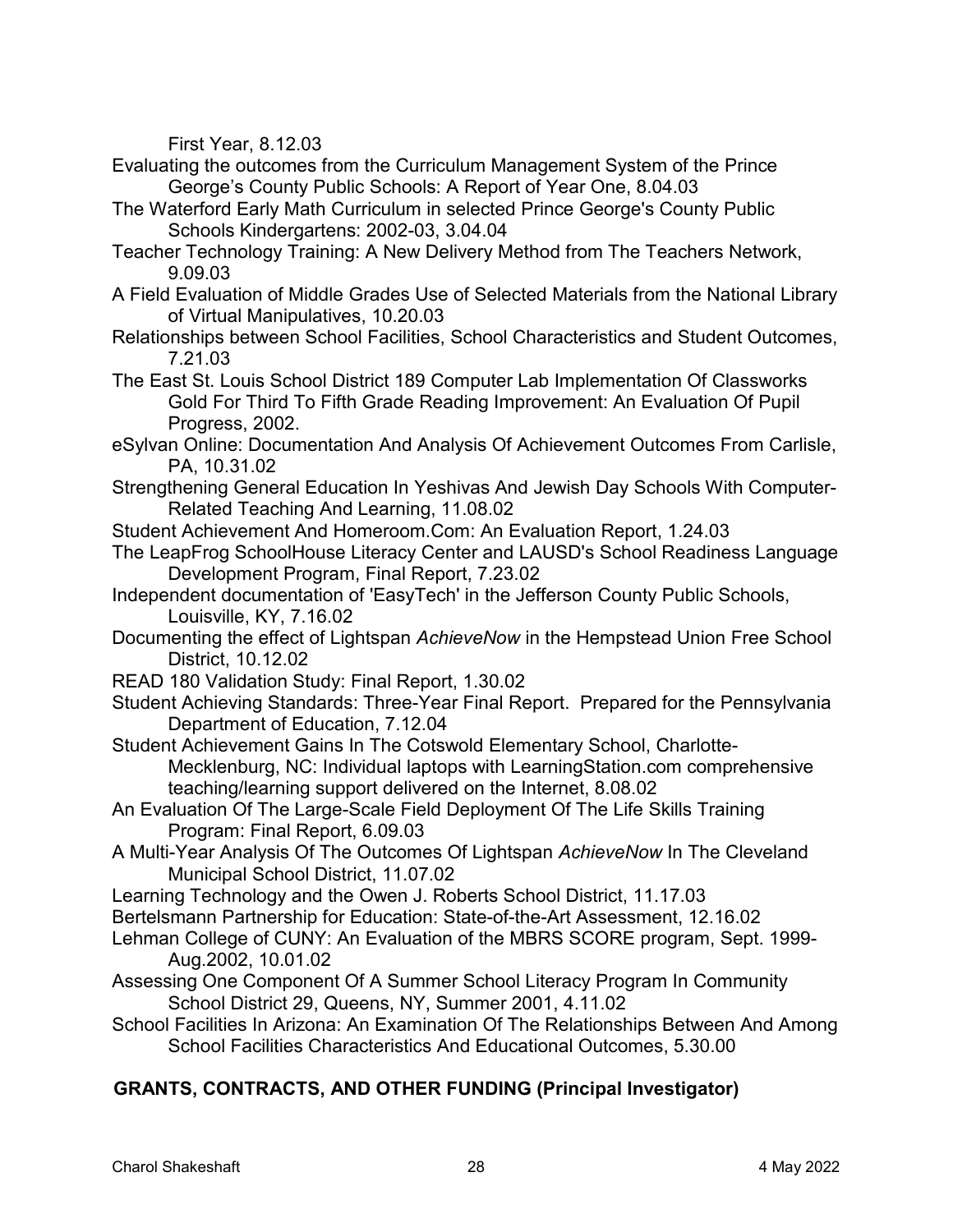- Perpetrated Child Abuse in Schools. \$1.6 million, 2020 2024 Centers for Disease Control. Rigorously Evaluating Approaches to Prevent Adult-
- U.S. Department of Education. Project All, \$5.2 million. October 2008
- Planned Parenthood of Nassau County, 2006-2007, Saturday Technology and Music Mentoring Program for Girls of Color, \$25,800
- Long Island Fund for Women and Girls, 2005, Get a Voice, Rapping Project for Girls, \$9,800
- US Department of Education, 2003-04, Synthesis of Research on Educator Sexual Misconduct, \$30,000
- National Science Foundation/Utah State University, 2002-03, Evaluation of the Efficacy of Virtual Math Manipulatives, \$40,000
- National Science Foundation, 1998-2001, The Green Project: Math, Science and Technology Camp for Girls of Color, \$900,000
- School Sexual Harassment, \$100,000 U.S. Department of Education, WEAA, 1994-1995, Three Year Study of Middle
- U.S. Department of Education, Field Initiated Grant, 1992-1993, Study of Sexual Abuse of Students by Teachers, \$100,000.
- National YWCA, Study of Effects of Single Sex Programs, 1989 1991, \$100,000
- Hofstra University Faculty Small Grants -- various years
- *Co-principal Investigator with Dale Mann 2000 to 2007*
- Alabama State Department of Education, STI Assessment, current, \$100,000
- DELL/Henrico County Public Schools, Evaluation of Laptop Use in Schools, Current, \$375,000
- New York State Education Department, Evaluation of EETT Title IID Outcomes, current, \$262,000
- Cleveland Municipal School Dist., Evaluation EETT, 2005-06, \$190,000
- Compass Learning, Online Learning Evaluation, 2005-06, \$9,500
- Kyoto Computer Gakuin, Online Learning Evaluation 2005-06, \$37,500
- West Virginia EETT Evaluation, Evaluation of EETT Model School Project, 2003 -2006, \$981,000
- NYC DOHMH, 2005, Centers for Disease Control, Youth Risk Behavior Survey, \$100,000
- OneEconomy/eSylvan, Evaluation of Online After-School Tutoring Program, 2003-05, \$55,000
- Barksdale Reading Institute (BRI), Evaluation of Mississippi Reads, 2003-04, \$75,000
- Connections Academy, EdVision Achievement Outcomes, 2003-04, \$120,000
- Teacher Network, TeachNet, Teacher Technology Training in New York City Schools, 2003-04, \$59,000
- World Conservation Society/Bronx Zoo, Evaluation Girls for Planet Earth, 2002- 05, \$65,000
- Allen ISD, TX, Evaluation Family Literacy Center and Kids Online, 2002-04, \$141,000
- Compass Learning, Evaluation of Online Learning, 2002-03, \$8,500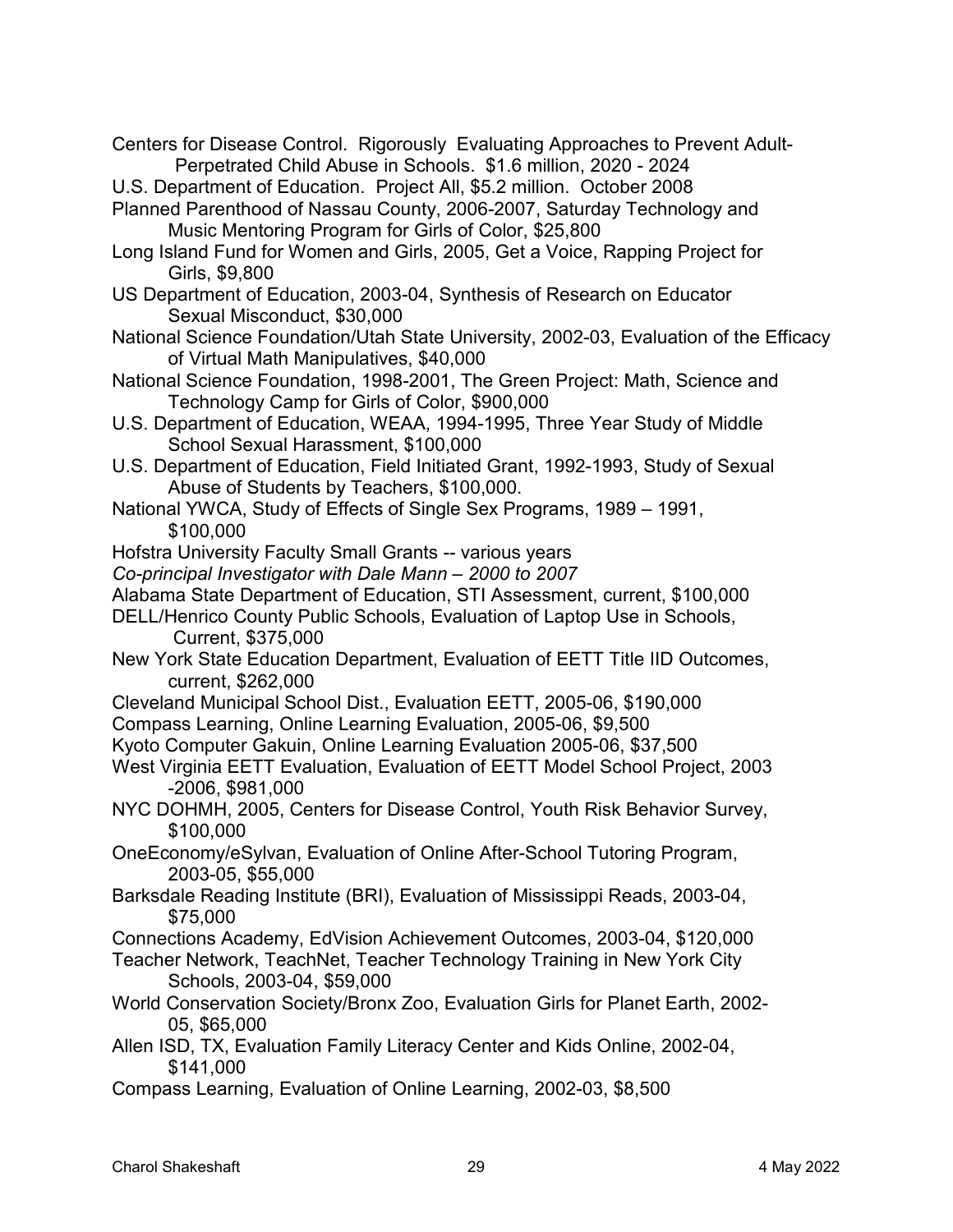Prince Georges County, MD., Evaluation Curriculum Management Consortium, 2002-03, \$35,000

- Arizona School Facilities Board, Study of School Facilities and Student Achievement, 2001-03, \$100,000
- NYC DOE/DOHMH, 2003, Centers for Disease Control, Youth Risk Behavior Survey, \$69,000
- CERI, 2001-02, Development of Interactive CD Simulation, \$156,000
- Classwell, East St. Louis Online Achievement, 2001-02, \$24,000
- eSylvan, Online Learning, PA, 2001-02, \$22,500
- Gruss Life Monument Funds, Technology to Strengthen Secular Education, 2001-02, \$62,275
- [Homeroom.com](https://Homeroom.com), [Homeroom.com](https://Homeroom.com) Contributions to Student Learning, 2001-02, \$48,500
- LeapFrog, Schoolhouse Literacy Center Evaluation Plan, 2001-02, \$7,000
- [Learning.com,](https://Learning.com) EasyTech Evaluation, Jefferson County Public Schools, 2001-02, \$55,000
- Lightspan, Evaluation of the Relationship Between Online Learning Through Lightspan and Student Achievement, 2000-2003, 210,000
- Scholastic, Read 180 Validation Study in 6 Urban School Districts, 2000-2001, \$135,500
- Pennsylvania Department of Education, Multi-year Outcomes, Students Achieving Standards Program, 2000-03, \$450,000
- Learning Station, Achievement Outcomes Study, 2000-02, \$5,000
- Sun Microsystems, Instructional Technology White Paper, 2000-01, \$10,000
- Philip Morris, 1999-2002, Nationwide Field Study of Life Skills Training Program to Reduce Youth Risk, \$1,575,165
- Lightspan, Evaluation of the Relationship between Online Learning Through Lightspan and Student Achievement 1998-2002, 60,000
- Owen J. Roberts School District, Instructional Technology Program Review, 2003, \$4,250
- Bertelsmann Foundation, Partnership for Education, 2002, \$10,000
- Lehman College, 2002, MBRS SCORE Program, \$4,000
- Metropolitan Teaching & Learning, Summer School Literacy Program, 2001, \$30,000
- Arizona School Facilities Board, Evaluation of School Facilities and Student Outcomes, 2000, \$ 100,000

# **EDITORIAL/ADVISORY BOARDS/OVERSITE**

Editorial Board, Research Papers in Education RPIE. 2022 -

- parties in the USC/Tyndall class action suit, *Sutedja v. University of Southern California et al.*, 2:18-cv-04258-SVW-GJS (C.D. Cal.).2020 - 2024 Federally appointed monitor for compliance of a settlement agreement between the
- Editorial Report, Leadership in Education, Frontiers in Education Journal, 2019 to present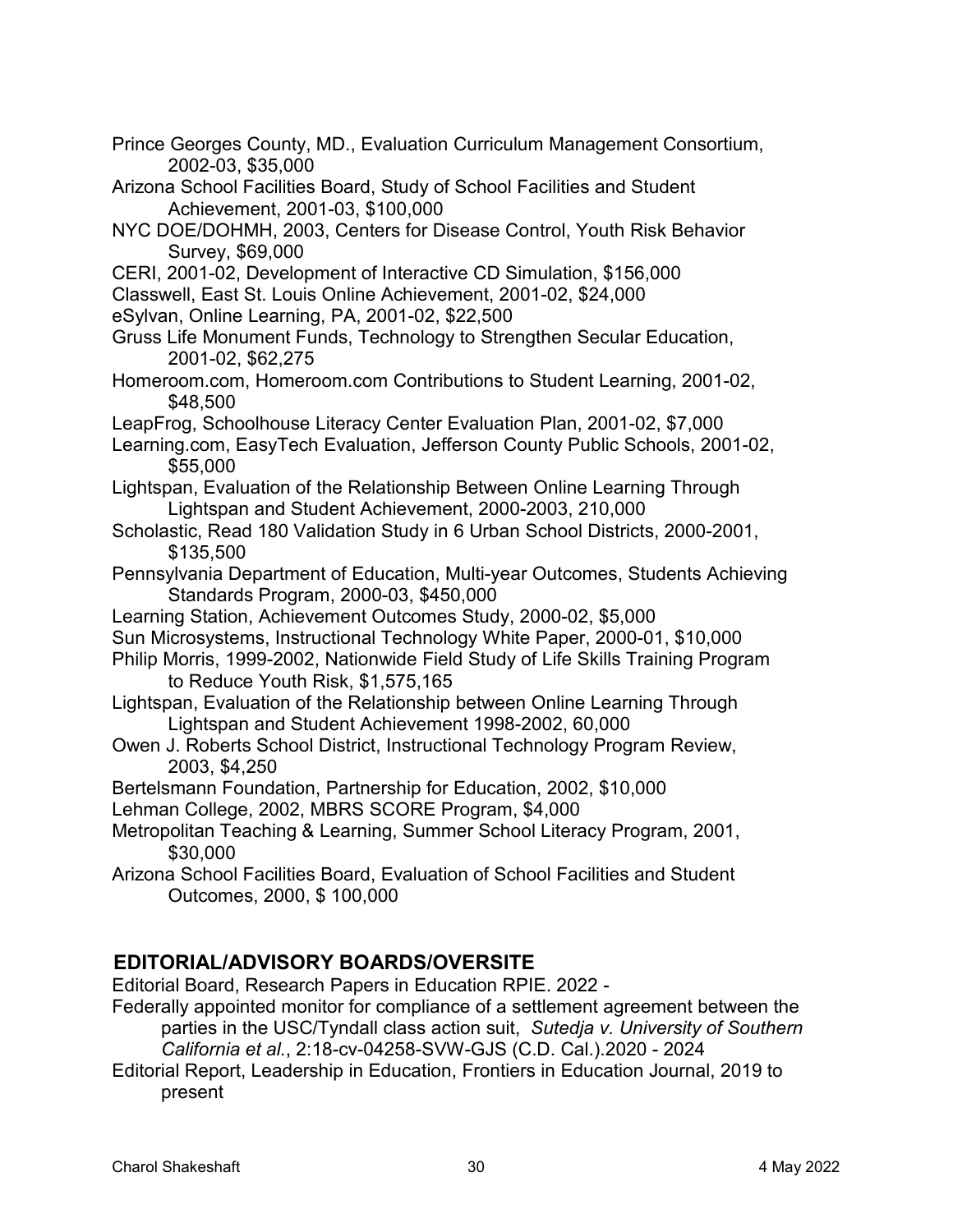Equitable Relief Committee member, USC/Tyndall class action suit, *Sutedja v. University of Southern California et al.*, 2:18-cv-04258-SVW-GJS (C.D. Cal.).

- Advisor on equitable relief in civil suits brought against Michigan State University in Larry Nassar case.
- Member of Settlement and Advisory Team, University of Michigan class action suit; Anderson case.
- *Task Force on Educator Sexual Misconduct.* Task force member, 2016 2018. *Association of Boarding Schools and National Association of Independent Schools Joint*
- *Educational Review,* International Advisory Board*,* 2016- 2019.
- *The Journal of Education Policy, Planning & Administration,* Editorial Board*, 2015 present*
- *Women Leading Education Across the Continents, Chairperson, 2010 to present. SESAME,* Board of Advisors, 2010 to present.

*Reviewer, manuscripts. Journal of Interpersonal Violence,.* 

*Reviewer, manuscripts. Educational Management* 

- *Reviewer manuscripts, International Journal of Educational Administration and Policy Studies,.*
- *Reviewer manuscripts, Educational Management, Administration, and Leadership, NCPEA Education Leadership Review,* Advisory Board, 2010 – 2015
- *Richmond Peace Education Center, Board of Directors, January 2011-2015*
- *The Commonwealth Council for Educational Administration and Management Advisory Board for research on Women's Representation in School Leadership,* 
	- *Management and Administration in the Commonwealth,* 2008 2010.
- *Handbook of Research on the Education of School Leaders,* Consulting editor*,* 2006- 2007.
- *Sexual Abuse Advisory Board, 2007 to present*

*Controlling Sexual Harassment,* Thompson Publishing, 2005 to 2010.

*American Association of University Women,* Advisory Board, *Drawing the Line on Sexual Harassment on Campus*. 2005-2006

*Long Island School Leadership Center,* 2003 to 2007

 *Advancing Women In Leadership.* Editorial Board. 2001 to 2004.

*University Council for Educational Administration, reviewer for annual meeting papers, 1982 to present.* 

*Psychological Reports,* reviewer, 2004.

 *Perceptual and Motor Skills,* reviewer, 2004*.* 

*Long Island Children's Museum.* Board of Trustees, 2000 to 2007

*Erase Racism,* Education Committee, 2002 to 2007

*Erase Racism,* Housing Research, 2004- 2007

*Long Island Fund for Women and Girls,* Education Committee, 2000-2004

*Journal of Educational Research*, 1996 - 2002

 *Journal of a Just and Caring Education*, 1996-1999

*Urban Education* (1991 - 2001)

*The Journal of Educational Administration*, Editorial Board (1986 - 1999)

*Educational Administration Quarterly*, Editorial Board (1987 - 1993), reviewer to present.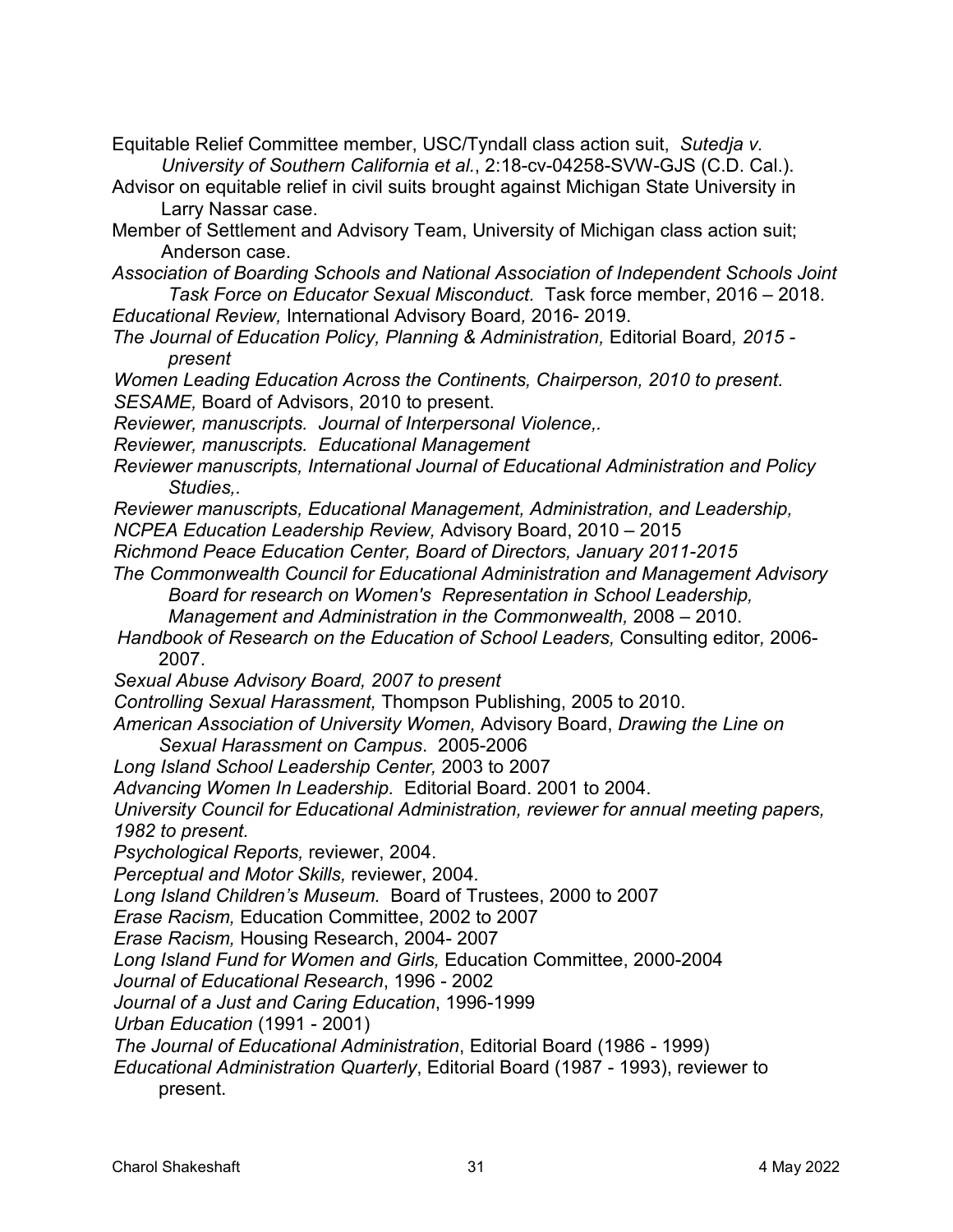*National Forum of Applied Educational Research Journal*, Editorial Board (1987 - 1990)

*NWSA Journal*, Editorial Board ( 1988 - 1992)

*Silver Center for Reflective Principals*, Board of Directors, 1988-1992.

*Teaching Education* ( 1990 - 1996)

*Journal of Research for School Executives* (1990 - 1993)

Project on Gender and Education, National Board (1989 - 1995)

Long Island Women on the Job, Board (1991 - 2001)

New York State Association for Women in Administration, Advisory Board (1990 to 1993)

## **PROFESSIONAL ORGANIZATION ACTIVITIES**

 Member, Committee on Scholars and Advocates for Gender Equity in Education, 2015 - 2018 Educational Research (1982 - 1985) Committee on the Role and Status of Women in Educational R and D (1982 - 85; Treasurer, SIG/RWE (1982 - 83) Finance Committee (1981 - 82) *Educational Evaluation and Policy Analysis*  Co-Chair, Awards Committee, 2012 - 2013 Plenum Representative, 2010, 2014 – 2016; 2019 to present National Study Group for the Development of Professional Preparation of School Advisory Board, Silver Center for Reflective Principals *American Educational Research Association*  Division A, Excellence in Research Award, 2020 AERA Fellow, Inducted 2015. Recipient of 2015 AERA Distinguished Contributions to Gender Equity in Education Research Award, Chair, Division A Program Committee (1995 - 1996). Executive Committee, AERA Council (1991-1992) Vice President, Division A (1990-1992) Chair, Committee on Guidelines for Eliminating Sex and Race Bias in Chair (1983-85) Paper reviewer: Division A , Division D, Division G, SIG/RWE, Division H Reviewer: *Educational Researcher*, *Review of Educational Research*, Program Committee, Division A Chair, Affirmative Action Committee, Division A Chair, Division A By-Laws Committee Nomination Committee, Division A *University Council for Education Administration*  Jackson Scholar Mentor Chair, Diversity Committee 1987 Graduate Student Seminar Committee Mentor, Mentorship Program **Administrators**